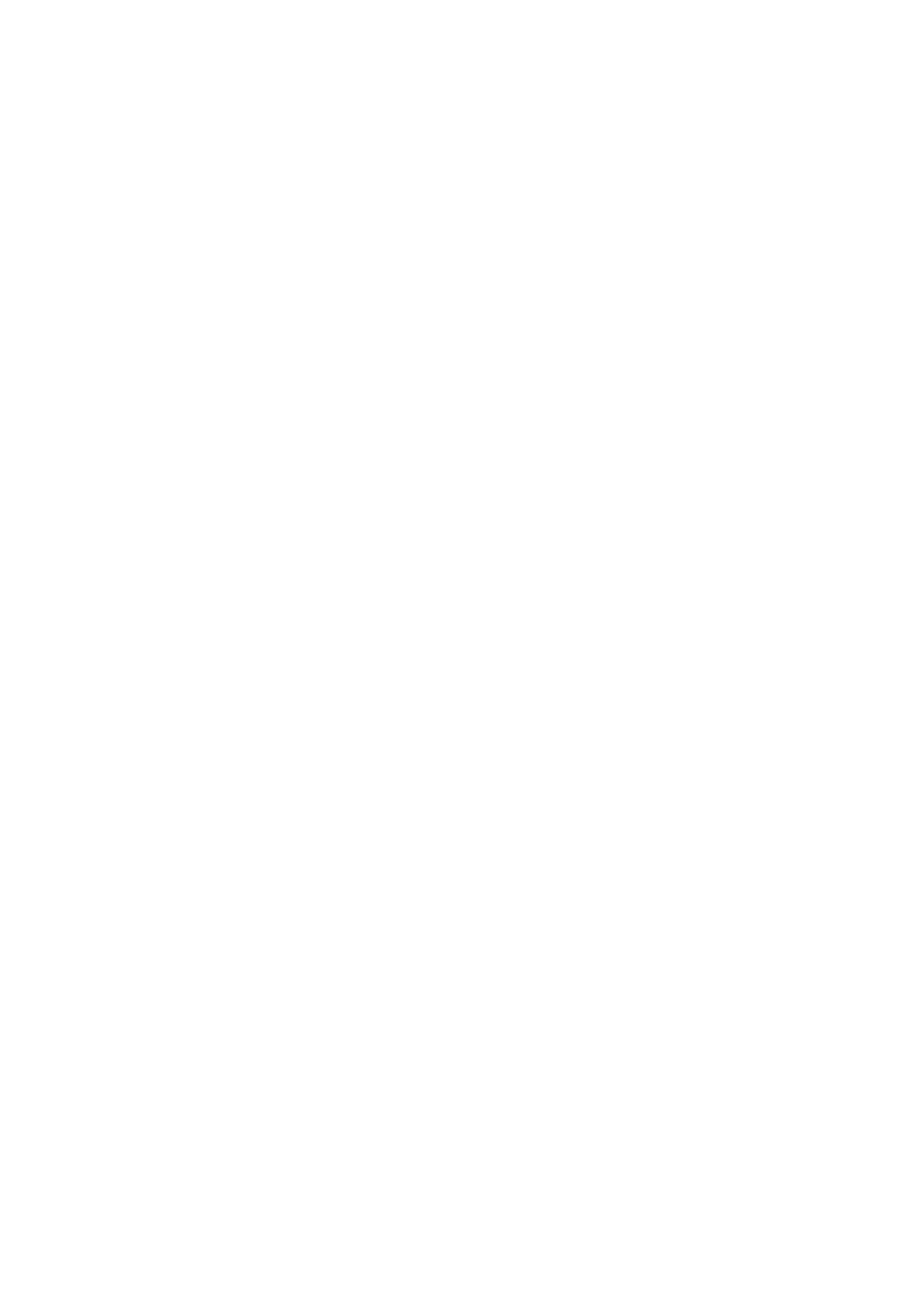#### **Chairman's report**

I am pleased to present the audited annual results for the year ended 31 March 2009. Shareholders will note that the company returned a profitable result of USD 516,000 (2008: USD 27,978,000), which was primarily due to interest earnings on cash and cash equivalent assets. Shareholders will note that the board has taken the opportunity to write down a significant amount of contributed surplus in its books, in terms of the powers devolved upon the board by the company's Bye-Laws. This decision allows the company to commence its new business plan with a "clean slate" and will ensure that any future profits need not first be allocated to the reduction of accumulated losses prior to their consideration in the declaration of any possible future dividend.

**\_\_\_\_\_\_\_\_\_\_\_\_\_\_\_\_\_\_\_\_\_\_\_\_\_\_\_\_\_\_\_\_\_\_\_\_\_\_\_\_\_\_\_\_\_\_\_\_\_\_\_\_\_\_\_\_\_\_\_\_\_\_\_\_\_\_\_\_\_\_\_\_\_\_**

The period under review marked what was probably the most significant period of change in the company's history. In the first few days of the financial year, ZCI concluded the sale of the company's remaining shareholding in Konkola Copper Mines ("KCM"), to Vedanta Resources Plc ("Vedanta") with the receipt of the proceeds of the sale from Vedanta. This resulted in the company becoming a cash shell as defined in the JSE Limited Listing Requirements and started the count-down to a possible suspension of trading of the shares, should the company's status as a cash shell not be resolved within a six month period ending on 12 October 2008.

Although the Board had been considering the possible mechanisms of returning value to shareholders and to reduce the significant discount to net asset value ("NAV") that the share had been trading at for some time prior to the conclusion of the sale process, the receipt of the Vedanta sale proceeds allowed the Company to finally initiate such a project. This was done in the form of an unconditional tender to shareholders to buy back all shares tendered at a NAV per share of \$1.8648, being the projected NAV as at 31 August 2008. Shareholders were informed of the tender offer in a circular posted in early September 2008 and which culminated in an Extraordinary General Meeting (EGM) to vote on the offer on 24 September 2008.

In the same circular, the opportunity was taken to expand on the company's proposals for a new business plan, assuming that sufficient funding and support remain after the share tender offer. History has shown that shareholders voted overwhelmingly to support the tender offer and although over 55% of the total shareholding was tendered in the offer, sufficient shareholder support and therefore sufficient cash reserves remained in the company after conclusion of the tender offer to proceed with the stated new business plan. Further detail regarding the share tender offer is provided in the notes to the accounts. One of the notable results of the outcome of the share tender offer was that the Copperbelt Development Foundation, previously a significant minority shareholder of 44,3% of the company's shares, has now become the company's majority shareholder, holding 71,5% of the issued shares.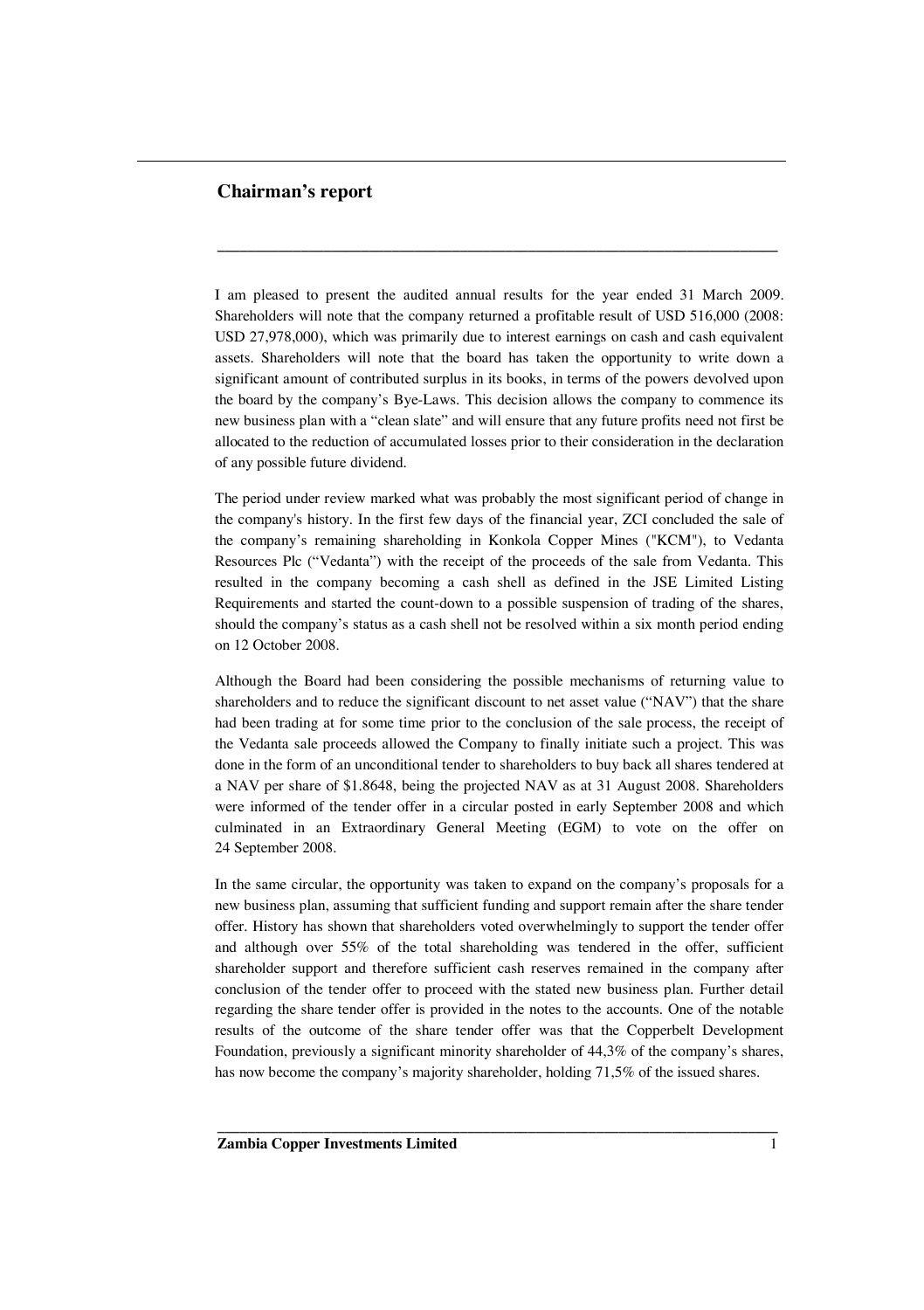## **Chairman's report**

*Continued*

At the Company's EGM approving the share tender offer in September 2008, shareholders also voted to approve the appointment of three new directors to the Board of the company, it having been considered both necessary and desirable from a business as well as a corporate governance point of view, to expand the capabilities of the board should a new business plan be implemented. I take this opportunity to welcome Professor Stephen Simukanga, Mr Edgar Hamuwele and Mr M. M. (Thys) du Toit to the Board and confirm that all three new board members have already made significant contributions to the company during a time of considerable change and activity, confirming that the shareholders' faith in them is well placed.

**\_\_\_\_\_\_\_\_\_\_\_\_\_\_\_\_\_\_\_\_\_\_\_\_\_\_\_\_\_\_\_\_\_\_\_\_\_\_\_\_\_\_\_\_\_\_\_\_\_\_\_\_\_\_\_\_\_\_\_\_\_\_\_\_\_\_\_\_\_\_\_\_\_\_**

Given that the company was in the midst of its share tender process at the expiry of the JSE's six month deadline to resolve its cash shell status, the JSE kindly agreed to grant an exceptional extension of this deadline and therefore not to suspend the listing of the company until 12 January 2009. In order to meet this deadline, ZCI had two options open to it to retain its JSE listing, namely to conclude a significant investment into an asset itself capable of being listed, which would entitle ZCI to remain listed on the Main Board of the JSE; or to apply for the relisting of the company on the Investment Entity Board of the JSE. Should the latter option be followed, a circular to shareholders motivating the change of listing would need to have been approved by the JSE and posted to shareholders by 12 January 2009.

Having considered the alternatives, the Board decided that as there was little prospect of concluding a transaction suitable for continued Main Board listing within three months (i.e. by 12 January 2009), the second option of transferring the listing to the Investment Entity board was most appropriate as this aligned with the company's stated new business plan. The board was however mindful of the fact that the clear mandate given to it by the shareholders was to pursue and implement the new business plan rather than to simply maintain the listing. Accordingly and with the resources available to it, your board proceeded to appoint its new investment adviser, iCapital (Mauritius) Limited and commence with the sourcing and review of potential pipeline business, while at the same time and together with its advisers, started with the drafting of a circular relating to the transfer of the listing to the Investment Entity board of the JSE.

As events have shown, the Company was not able to meet the deadline to post a relisting circular and ZCI's shares have been suspended from trading since 12 January 2009 on both the JSE and the Euronext in Paris. ZCI has, however, through its advisers, been in advanced discussions with the JSE regarding the requirements for the transfer of the listing since the suspension date and your board is confident at this stage that the listing can and will be maintained. Since then, ZCI has recently successfully concluded negotiations for the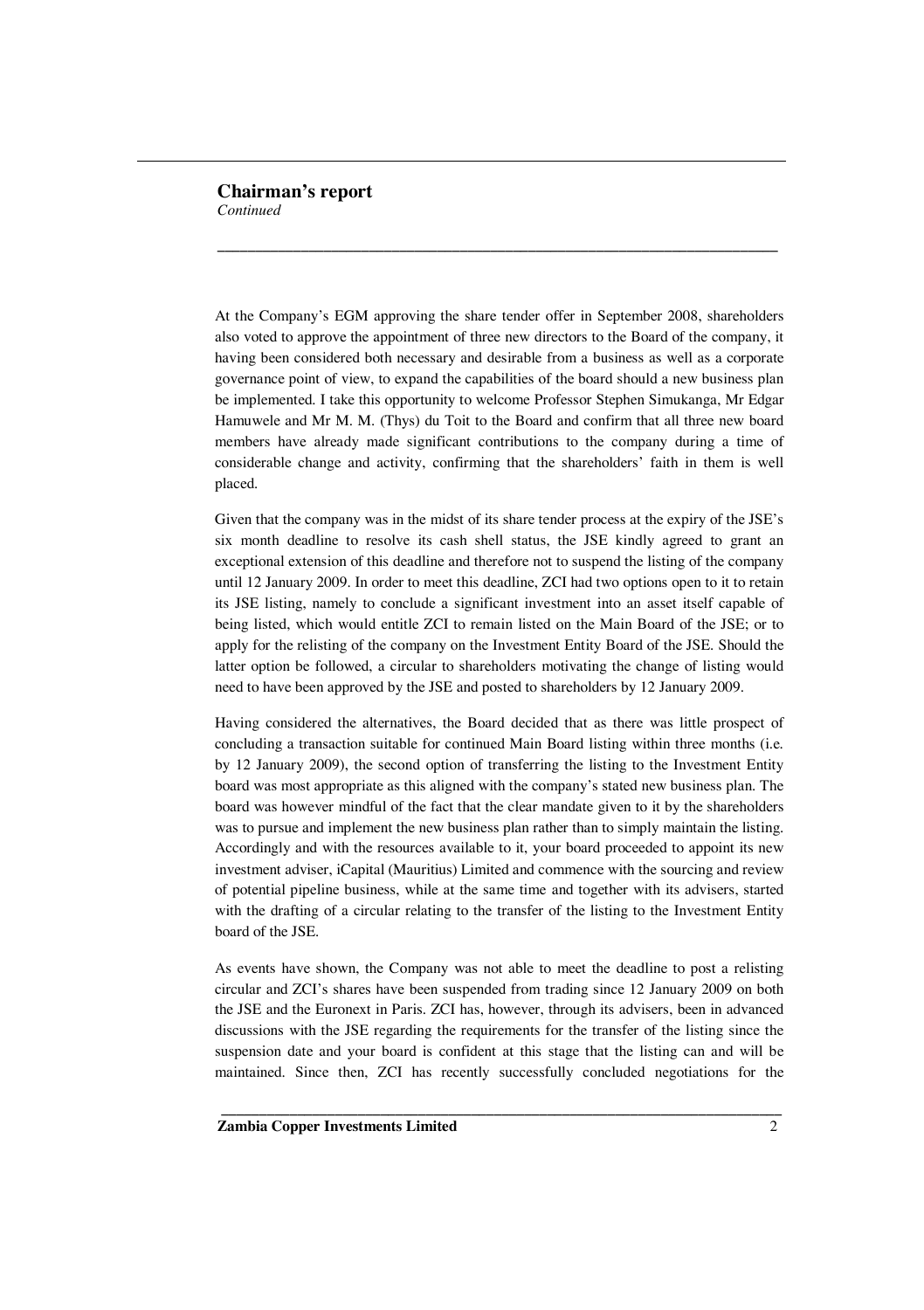#### **Chairman's report** *Continued*

**\_\_\_\_\_\_\_\_\_\_\_\_\_\_\_\_\_\_\_\_\_\_\_\_\_\_\_\_\_\_\_\_\_\_\_\_\_\_\_\_\_\_\_\_\_\_\_\_\_\_\_\_\_\_\_\_\_\_\_\_\_\_\_\_\_\_\_\_\_\_\_\_\_\_**

refinancing and acquisition of a substantial majority holding in the AIM listed African Copper Plc. This transaction marks what is firmly believed to be just the start of a successful new phase for ZCI as an investor in the mining and metals sector of the southern African region.

**Thomas Kamwendo** *Chairman,* Bermuda 13 July 2009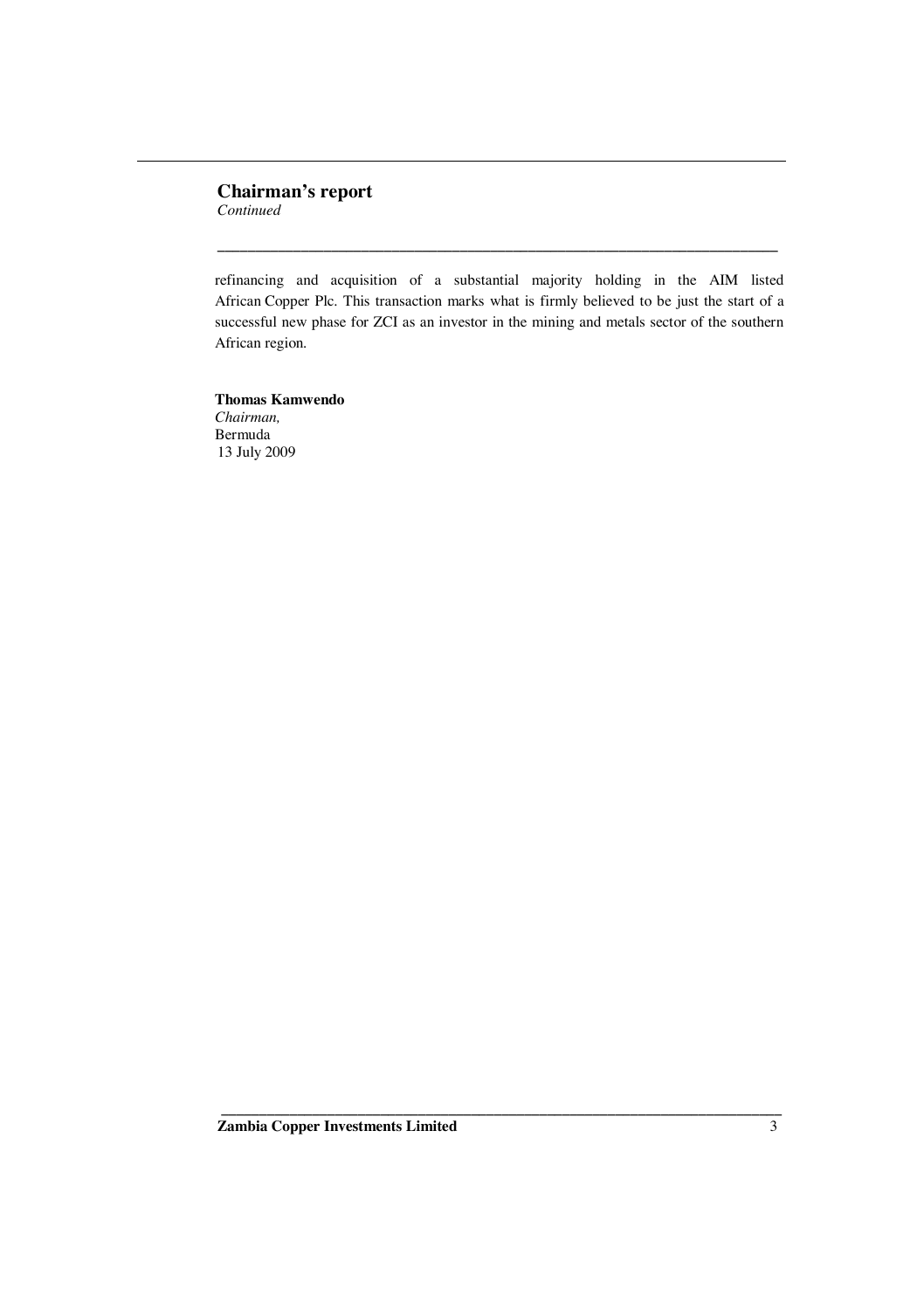#### **Nature of business**

ZCI is incorporated and registered in Bermuda with its primary listing on the JSE Limited (the "JSE"). It has a secondary listing on the Paris Bourse, both of which are suspended pending resolution of the company's continued listing status on the JSE.

**\_\_\_\_\_\_\_\_\_\_\_\_\_\_\_\_\_\_\_\_\_\_\_\_\_\_\_\_\_\_\_\_\_\_\_\_\_\_\_\_\_\_\_\_\_\_\_\_\_\_\_\_\_\_\_\_\_\_\_\_\_\_\_\_\_\_\_\_\_\_\_\_\_\_**

#### **Going concern**

The directors have assessed the expected ongoing annual operating costs and the amount of available liquid assets at the fiscal year end. The directors are of the view that sufficient funding, ownership and management arrangements have been secured to enable the Company to continue in operation as a going concern for the foreseeable future. Therefore, the Directors consider that the preparation of the financial statements on a going concern basis is appropriate.

#### **Dividends**

No dividends were paid or proposed by ZCI in respect of the year ended 31 March 2009 (2008: nil)*.*

#### **Directors and officers**

Three new directors, S. Simukanga, E. Hamuwele and M.M. du Toit, were elected to the Board with effect from 24 September 2008.

**\_\_\_\_\_\_\_\_\_\_\_\_\_\_\_\_\_\_\_\_\_\_\_\_\_\_\_\_\_\_\_\_\_\_\_\_\_\_\_\_\_\_\_\_\_\_\_\_\_\_\_\_\_\_\_\_\_\_\_\_\_\_\_\_\_\_\_\_\_\_\_\_\_\_**

#### *Directorate*

The directors of the Company as at 31 March 2009 were:

#### **Non-Executive**

T. Kamwendo (Chairman) D. Rodier S. Georgala M. Clerc S. Simukanga E. Hamuwele M.M. du Toit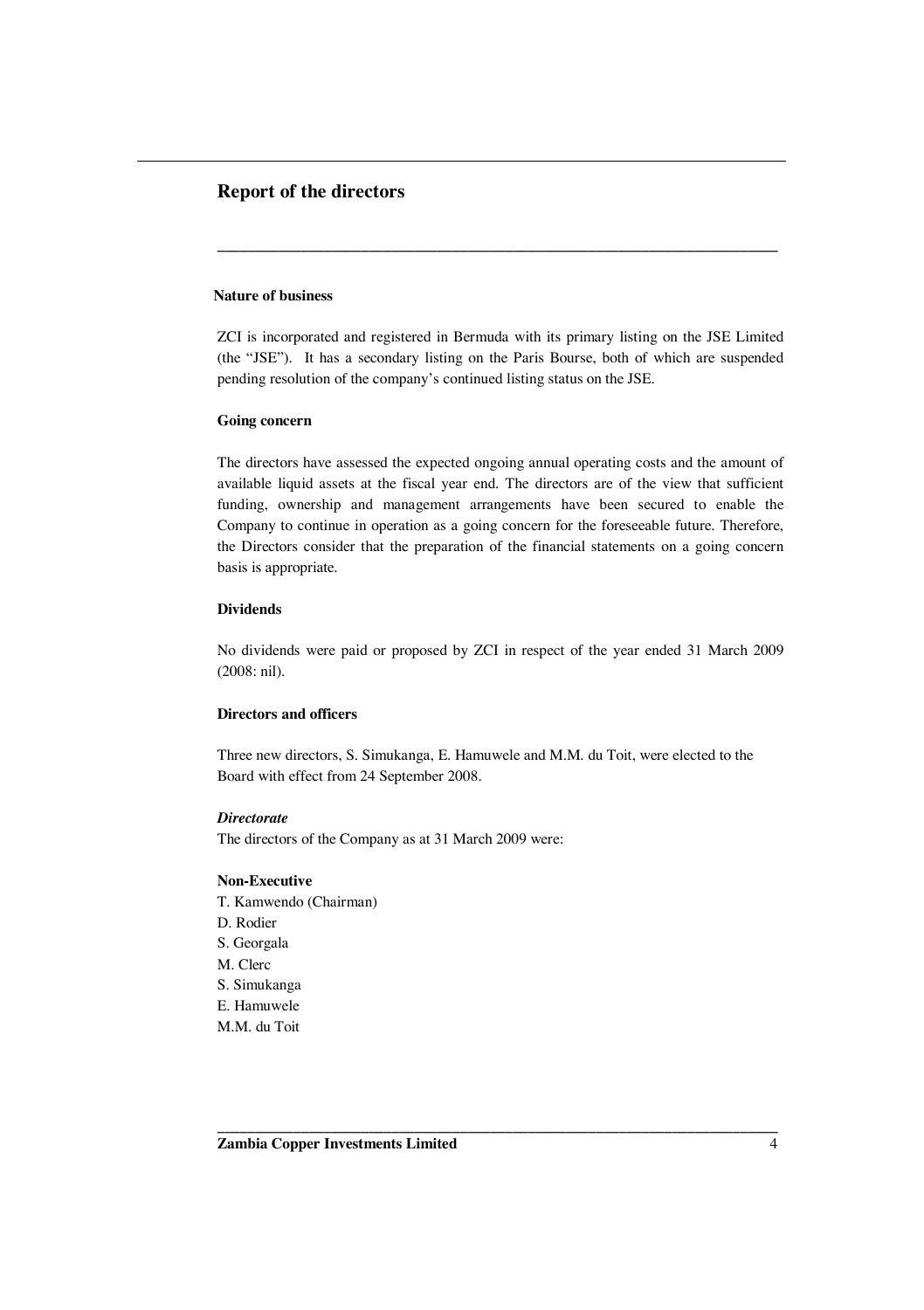*Continued*

#### **Directors meetings and remuneration**

Between 1 April 2008 and 31 March 2009, the ZCI Board met on ten occasions, in addition to the Annual General Meeting, to consider issues of an operational nature, strategy, as well as those having a material effect on ZCI and the Group.

**\_\_\_\_\_\_\_\_\_\_\_\_\_\_\_\_\_\_\_\_\_\_\_\_\_\_\_\_\_\_\_\_\_\_\_\_\_\_\_\_\_\_\_\_\_\_\_\_\_\_\_\_\_\_\_\_\_\_\_\_\_\_\_\_\_\_\_\_\_\_\_\_\_\_**

The total remuneration paid to Directors during the year was USD 293,328 (2008: USD 256,224), which was allocated as follows:

| 2009 (USD)   | Travel and other<br>related expenses | Directors'<br>fees | Total  |
|--------------|--------------------------------------|--------------------|--------|
| T. Kamwendo  | 15,387                               | 46.977             | 62,364 |
| D. Rodier    | 22.220                               | 36,137             | 58,357 |
| S. Georgala  | 12,231                               | 35,697             | 47.928 |
| M. Clerc     | 10,561                               | 36,137             | 46,698 |
| S. Simukanga | 6.886                                | 17,000             | 23.886 |
| E. Hamuwele  | 8.024                                | 17,000             | 25.024 |
| M.M. du Toit | 12.071                               | 17,000             | 29.071 |

|              | Travel and other | Directors' |         |
|--------------|------------------|------------|---------|
| 2008 (USD)   | related expenses | fees       | Total   |
| T. Kamwendo  | 45,409           | 63,395     | 108.804 |
| D. Rodier    | 29.442           | 36.371     | 65,813  |
| S. Georgala  | 7,130            | 37,416     | 44.546  |
| M. Clerc     | 690              | 36.371     | 37,061  |
| S. Simukanga |                  |            |         |
| E. Hamuwele  |                  | ٠          |         |
| M.M. du Toit |                  | ٠          | ٠       |

All of the current directors retire at the forthcoming annual general meeting in accordance with Bermudian Law and, being eligible, offer themselves for re-election. Subject to such reelection the Board proposes to re-elect T. Kamwendo as Chairman. A brief profile of the Directors is included hereunder: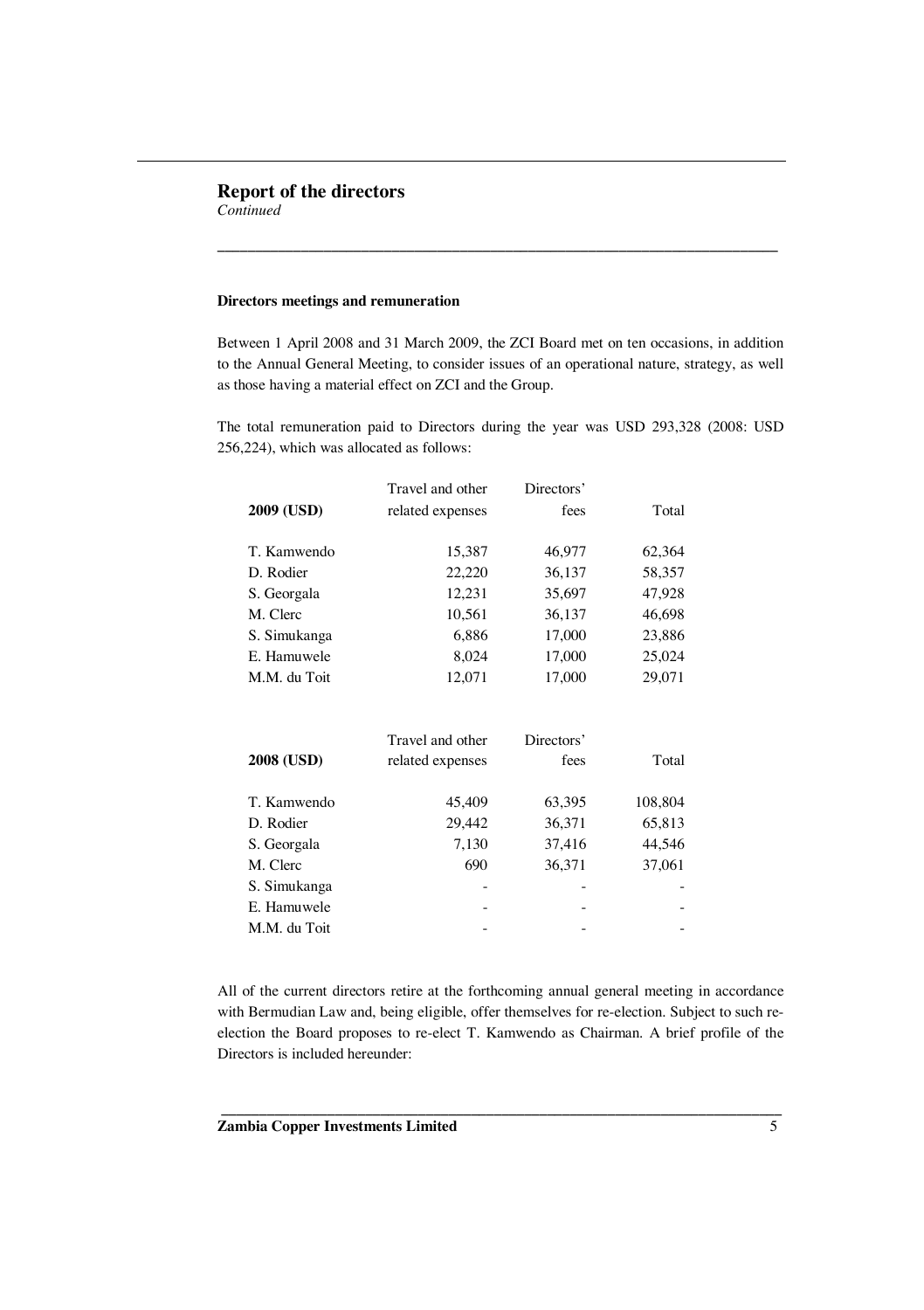*Continued*

#### Thomas Kamwendo

Thomas Kamwendo was born on 14 May 1958 in Mpika Zambia. He has a Bachelor of Science degree in Mechanical Engineering obtained from Brighton Polytechnic in the United Kingdom in 1983.

**\_\_\_\_\_\_\_\_\_\_\_\_\_\_\_\_\_\_\_\_\_\_\_\_\_\_\_\_\_\_\_\_\_\_\_\_\_\_\_\_\_\_\_\_\_\_\_\_\_\_\_\_\_\_\_\_\_\_\_\_\_\_\_\_\_\_\_\_\_\_\_\_\_\_**

He has more than 20 years experience in the Zambian mining industry having started his professional career as an engineer in what is today KCM's Nchanga Division. He has been CEO of three engineering companies and is currently managing Partner of his own multidisciplinary consulting firm. He has served on the boards of directors of several companies and is also current chairman of two development financing institutions, and is chairman of the Copperbelt Development Foundation.

He served on a Presidential Commission of Enquiry into university education in Zambia. He has previously chaired the Environmental Council of Zambia and was, until December 2005, President of the Engineering Institution of Zambia.

#### David Rodier

David Rodier was born in Montreal, Canada, on 26 June 1943. He obtained a Bachelor's degree in Metallurgical Engineering from McGill University, Montreal, in 1966.

He gained his extensive working experience in the non-ferrous industry, starting with Cominco in British Columbia, (now Teck-Cominco) and later for Noranda Inc., where he was employed for 35 years and where he was involved with zinc and copper recycling. His experience includes a wide group of technical and managerial positions in zinc and copper businesses. His most recent positions were: Senior Vice President, Environment Safety and Health at Noranda between 1998 and 2002; Senior Vice President, Copper & Recycling at Noranda between 1995 and 1997; and President of Canadian Electrolytic Zinc between 1992 and 1995.

Mr. Rodier was Noranda's delegate to the World Business Council for Sustainable Development, the International Council for Mining and Metals, the International Zinc Association, the International Copper Association, the Mining Association of Canada and the Canadian Chemical Producers Association. He currently works as Senior Consultant, Sustainability for Hatch Associates, a global engineering company located in Ontario, Canada, which is devoted to the support of the Mining and Metallurgical industries.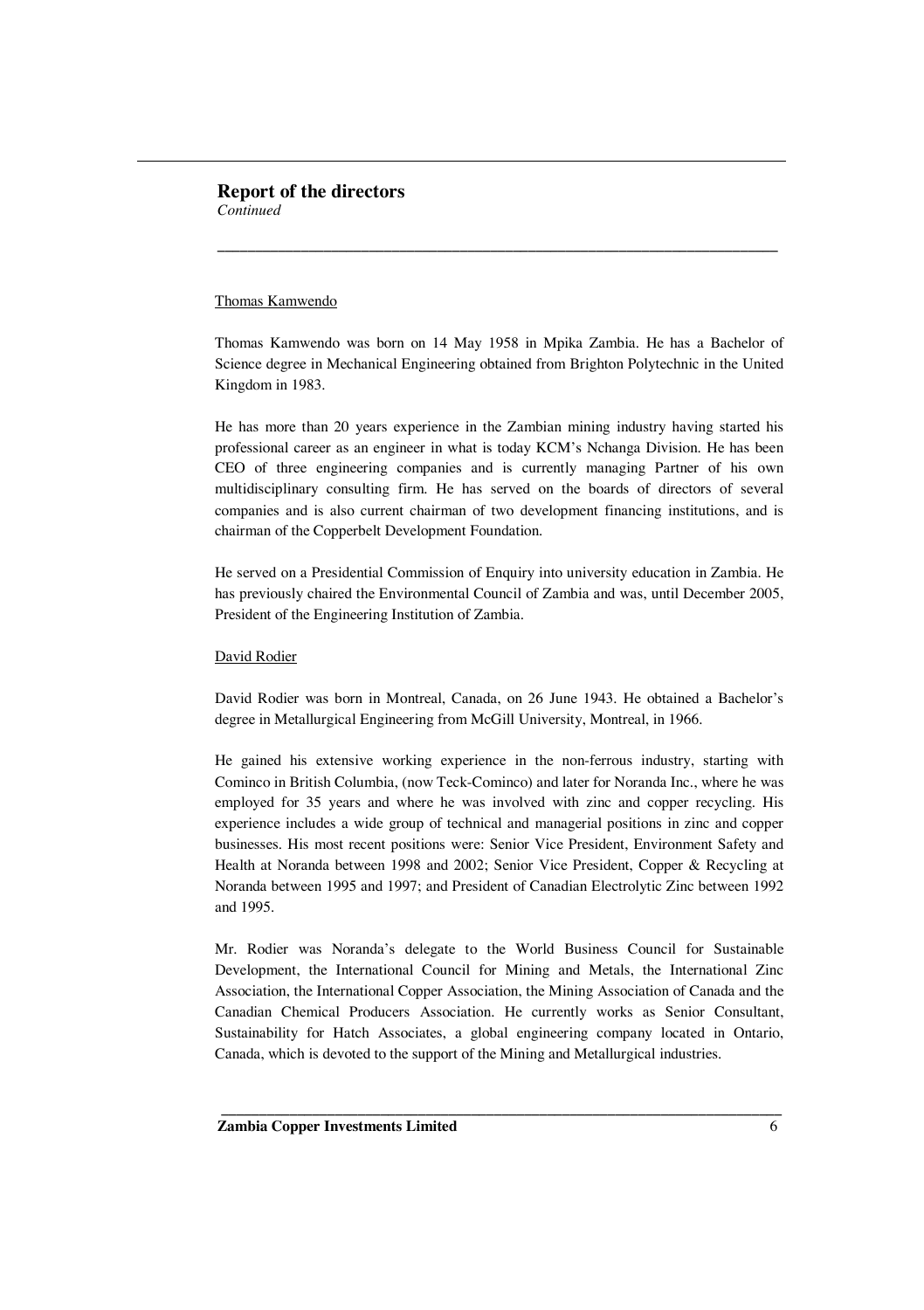*Continued*

#### Steven Georgala

Steven Georgala was born in Nelspruit, South Africa on 26 April 1957. He obtained a Bachelor of Commerce degree from the University of Stellenbosch in 1979 and a LL.B. degree from the same University in 1981. He completed his Articles with Webber Wentzel Bowens and was admitted as an Attorney and Notary in June 1984. In 1984 he obtained a Higher Diploma in Company Law from the University of the Witwatersrand. In December 1984, he was posted to the Luxembourg office of Webber Wentzel Bowens (now Maitland) where he became a partner of the firm in 1987. In 1995 Mr Georgala was admitted as a Solicitor of the High Court of England and Wales. Mr Georgala, who resides in London is now the Managing Director of Maitland.

**\_\_\_\_\_\_\_\_\_\_\_\_\_\_\_\_\_\_\_\_\_\_\_\_\_\_\_\_\_\_\_\_\_\_\_\_\_\_\_\_\_\_\_\_\_\_\_\_\_\_\_\_\_\_\_\_\_\_\_\_\_\_\_\_\_\_\_\_\_\_\_\_\_\_**

#### Michel Clerc

Michel Clerc was born in Vernon, France on 27 June 1921. He obtained degrees in Law and Political Science in France and in English literature at Cambridge. Mr. Clerc is a journalist by profession, specializing in financial issues and has had several books published. He is also the former editor of Paris-Match magazine and was manager of Radio Luxembourg. Mr. Clerc was a founder of AMZCI in 1999, an association of ZCI shareholders in France and is currently the president of this association.

#### Steven Simukanga

Steven Simukanga was born in Mufulira, Zambia on 20 May 1957. He is Professor of Metallurgy and Mineral Processing at the University of Zambia and was visiting professor at the University of Cape Town for 10 years. He is also Chief Executive Officer (Vice Chancellor) of the University of Zambiahas a Bachelor's degree (1982) and a Master's degree (1986), both in Metallurgy and Mineral Processing from the University of Zambia, and a doctorate (1990) in Process Metallurgy from the University of Strathclyde in the United Kingdom. He is a United Kingdom Chartered Engineer and a Fellow of the Institute of Materials, Minerals and Mining and the Engineering Institution of Zambia.

He has 26 years experience in the mining industry and academia having started his working life in the Luanshya mine of Zambia Consolidated Copper Mines Limited in 1982. He has been involved in consultancy and research in the areas of mine and quarry evaluation, mineral processing and the environment.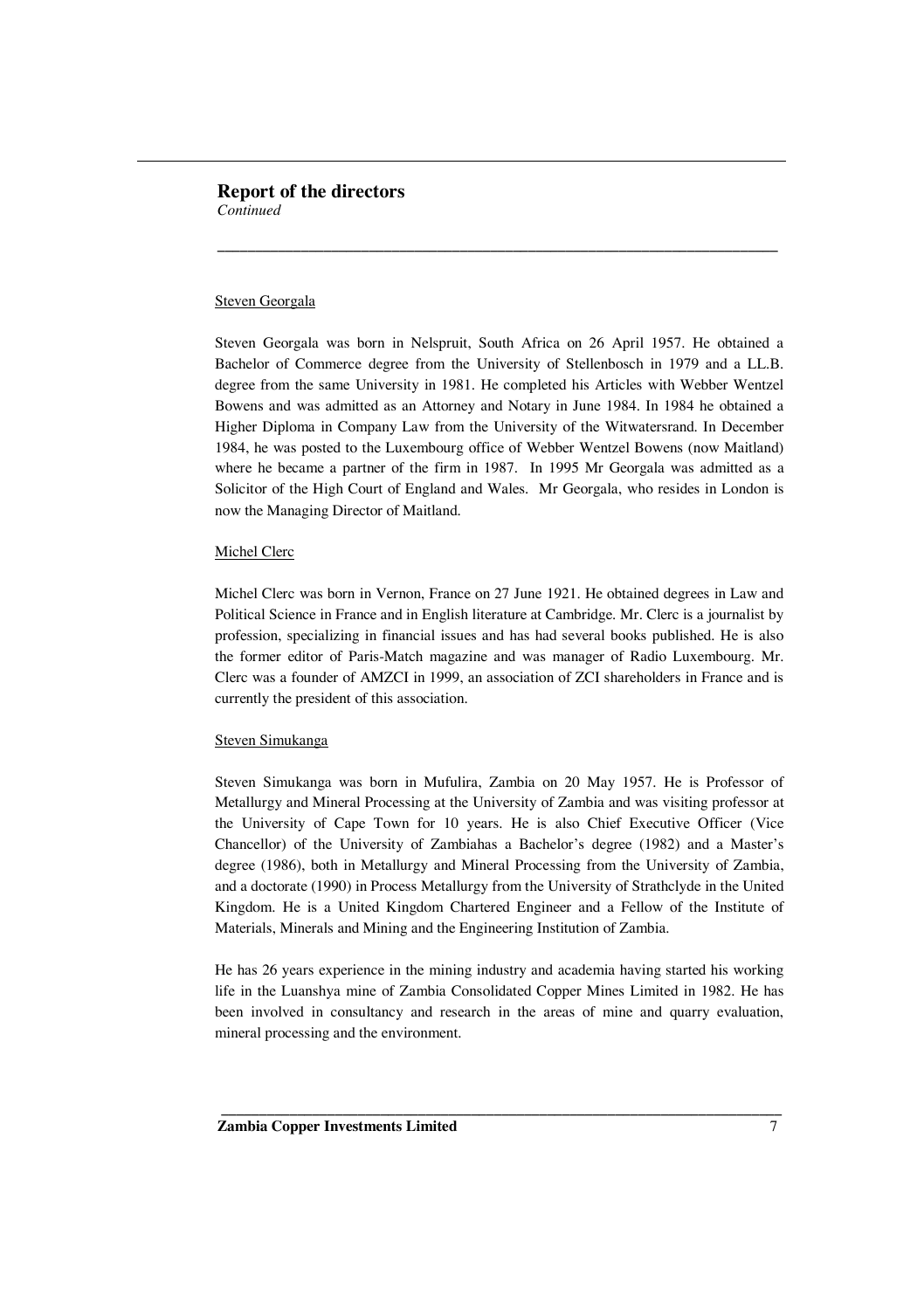#### **Report of the directors** *Continued*

**\_\_\_\_\_\_\_\_\_\_\_\_\_\_\_\_\_\_\_\_\_\_\_\_\_\_\_\_\_\_\_\_\_\_\_\_\_\_\_\_\_\_\_\_\_\_\_\_\_\_\_\_\_\_\_\_\_\_\_\_\_\_\_\_\_\_\_\_\_\_\_\_\_\_** He chairs the boards of the National Institute for Scientific and Industrial Research and the Examinations Council of Zambia and is a member of three other boards of directors.

#### Edgar Hamuwele

Edgar Hamuwele was born on 16 May 1963 in Mazabuka, Zambia. He is a fellow of the Association of Chartered Certified Accountants of the United Kingdom and also a fellow of the Zambia Institute of Chartered Accountants ("ZICA").

He qualified as an accountant in 1986 at the London School of Accountancy. He trained as an accountant under a scholarship from Zambia Consolidated Copper Mines Limited ("ZCCM") and remained with ZCCM from 1981 to 1987.

From 1987 to date Mr Hamuwele has worked for the accountancy firms of Deloitte and Touche, Coopers & Lybrand and now Grant Thornton. He has been a partner in the last two firms from 1994. He is currently the Senior Partner of Grant Thornton Zambia. His work has at times previously involved being an auditor on mining companies and various prospecting companies.

He has been actively involved in the development of the accountancy profession in Zambia and is the immediate past president of ZICA.

He has served on various boards of directors of several companies. He is currently a board member of the Copperbelt Development Foundation, Zambia Centre for Accountancy Studies and various other companies.

#### M. M. (Thys) du Toit

M. M. (Thys) du Toit was born on 22 December 1958 in Warden, South Africa. In 1980 he graduated with a Bachelor of Science degree, with majors in Biochemistry and Chemistry, from the University of Stellenbosch. Thereafter he completed a MBA, cum laude in 1982. His working career started in 1984 at George Huysamer & Partners (stockbrokers) and in 1985 was admitted as a member to the Johannesburg Stock Exchange. He became a partner in 1986 aged 28 and continued until 1990.

In 1990 he joined Syfrets Managed Assets (SMA) as a portfolio manager. In 1993 he and four colleagues broke away to form a new fund management business – Coronation Fund Managers ("Coronation"). Mr du Toit was CEO of Coronation for 10 years from April 1997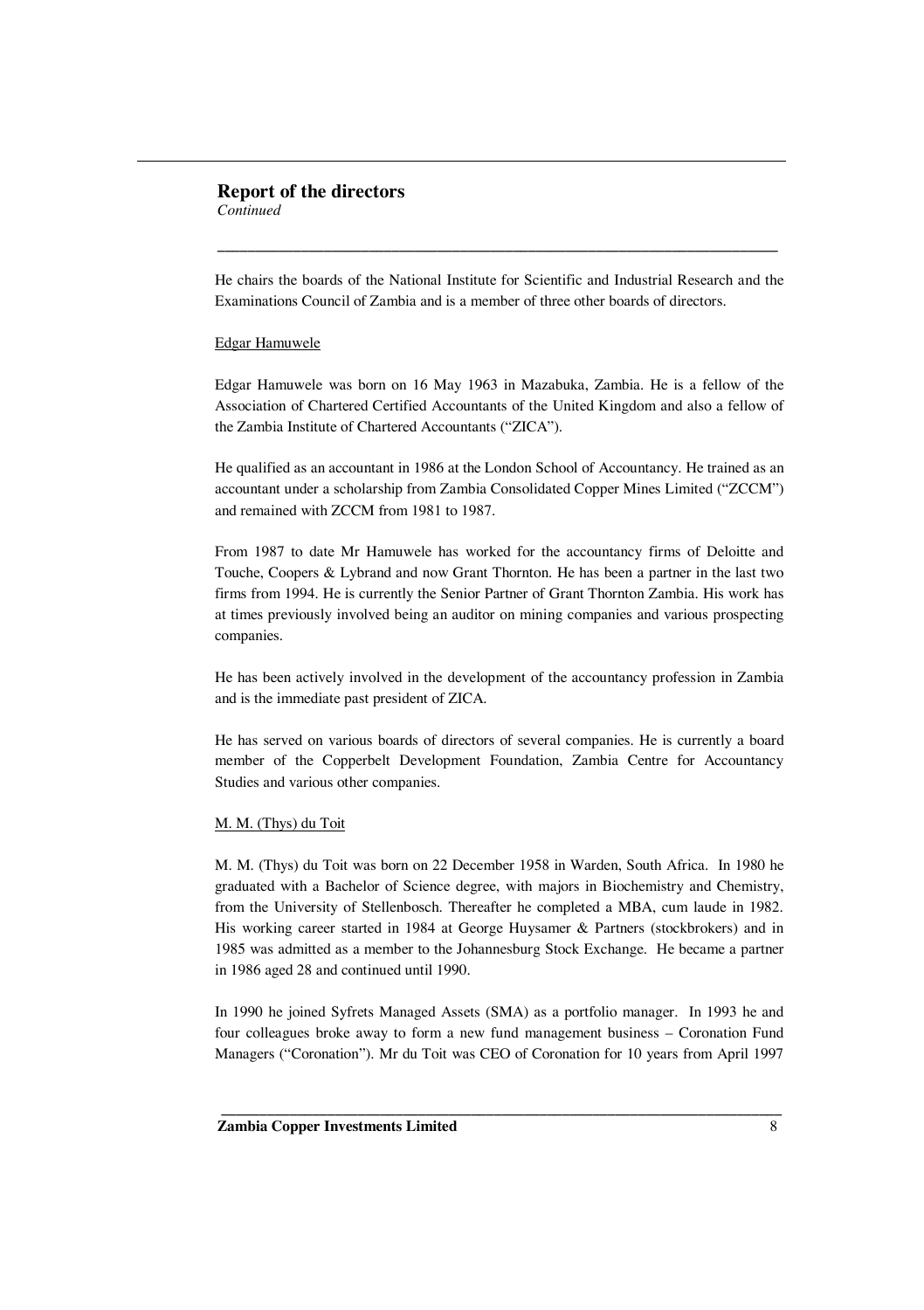#### **Report of the directors** *Continued*

**\_\_\_\_\_\_\_\_\_\_\_\_\_\_\_\_\_\_\_\_\_\_\_\_\_\_\_\_\_\_\_\_\_\_\_\_\_\_\_\_\_\_\_\_\_\_\_\_\_\_\_\_\_\_\_\_\_\_\_\_\_\_\_\_\_\_\_\_\_\_\_\_\_\_** until November 2007. Coronation under Mr du Toit's leadership grew from a small fund management business to the second largest independent fund manager in South Africa and was listed on the Johannesburg Stock Exchange in June 2003. He has extensive industry involvement and initiated the formation of the Investment Management Association of South Africa and subsequently has contributed to the consolidation of the industry and the formation of a bigger and more encompassing industry body, the Association for Savings and Investments South Africa (ASISA).

Mr du Toit serves on the Boards of a number of companies and runs an investment management business for family offices, Rootstock Investment Management.

#### **Directors' interests**

At 31 March 2009 the directors held no shares in ZCI, either beneficially or non-beneficially, and did not have any direct or indirect beneficial interests. None of the directors held any shares in the company during the preceding year. There are no service contracts granted by ZCI, nor any of its subsidiaries, to any director of ZCI for services as directors, nor were there any contracts or arrangements existing during the financial year which require to be declared in terms of the requirements of the JSE.

#### **Shareholders at 31 March 2009**

Pursuant to the Listing Requirements of the JSE, to the best knowledge of the directors, and after reasonable enquiry, the spread of shareholders at 31 March 2009 was:

|                                   | Number of       | Percentage        |
|-----------------------------------|-----------------|-------------------|
|                                   | ordinary shares | holding           |
| Non-public shareholders           |                 |                   |
| Copperbelt Development Foundation | 39.845.017      | 71.5%             |
|                                   |                 |                   |
| Public shareholders               | 15,832,626      | 28.5%             |
| Total                             | 55,677,643      | $1000\frac{q}{q}$ |

**\_\_\_\_\_\_\_\_\_\_\_\_\_\_\_\_\_\_\_\_\_\_\_\_\_\_\_\_\_\_\_\_\_\_\_\_\_\_\_\_\_\_\_\_\_\_\_\_\_\_\_\_\_\_\_\_\_\_\_\_\_\_\_\_\_\_\_\_\_\_\_\_\_\_**

At 31 March 2009, the number of public shareholders of the Company was 2,552.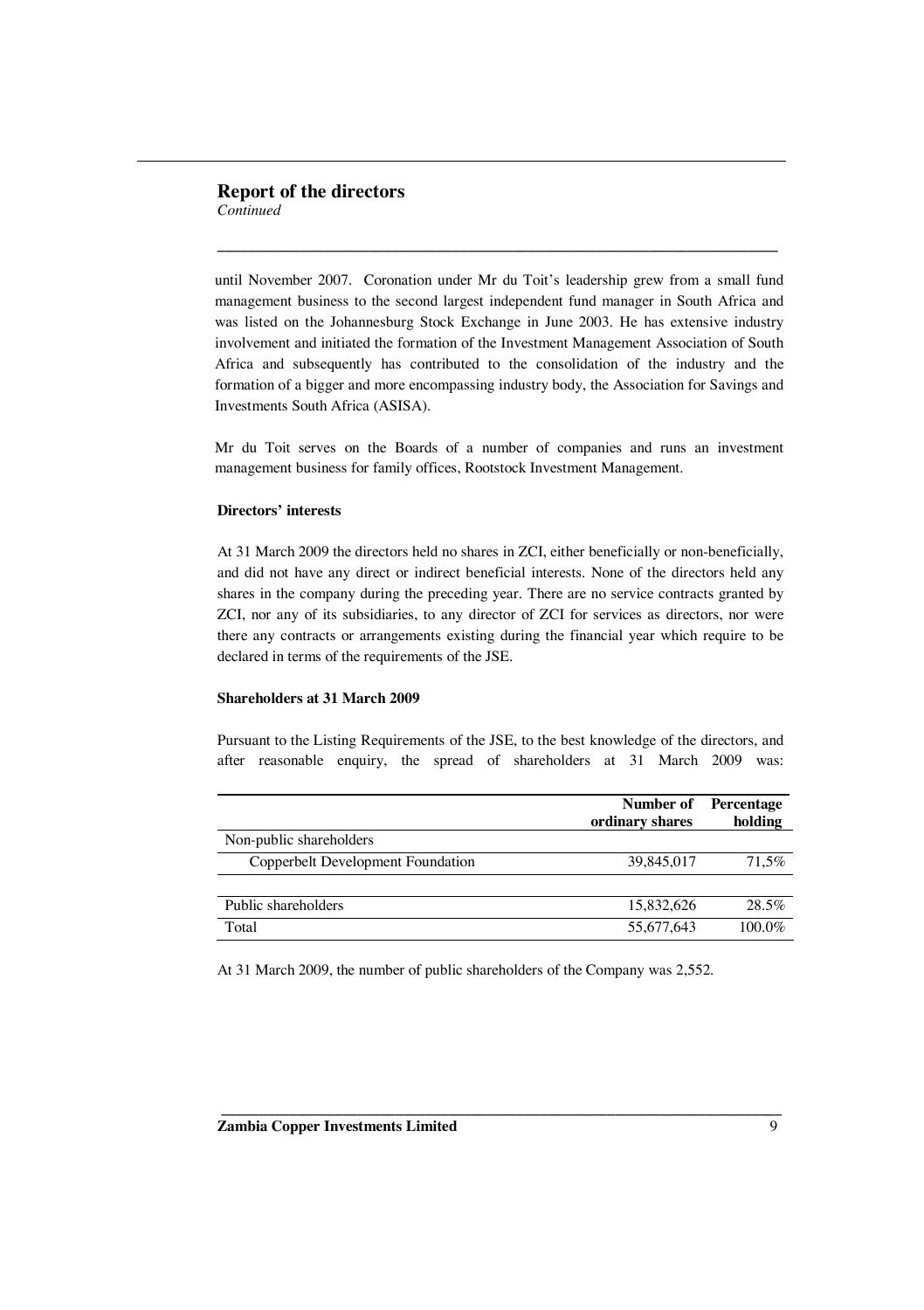*Continued*

According to the information available to the directors, the following are the only registered shareholders holding, directly or indirectly, more than 5% of ZCI's issued ordinary shares:

**\_\_\_\_\_\_\_\_\_\_\_\_\_\_\_\_\_\_\_\_\_\_\_\_\_\_\_\_\_\_\_\_\_\_\_\_\_\_\_\_\_\_\_\_\_\_\_\_\_\_\_\_\_\_\_\_\_\_\_\_\_\_\_\_\_\_\_\_\_\_\_\_\_\_**

|                                   | <b>Number of</b> Percentage |         |
|-----------------------------------|-----------------------------|---------|
|                                   | ordinary shares             | holding |
| Copperbelt Development Foundation | 39,845,017                  | 71.5%   |
| Euroclear France                  | 11.708.030                  | 21.0%   |

#### **Auditors**

KPMG Audit S.à r.l.(Luxembourg) was re-appointed as auditor of ZCI at the annual general meeting held on 24 September 2008. On 31 March 2009, ZCI appointed KPMG Inc (South Africa) as auditor replacing KPMG Audit S.à r.l. in order to comply with a JSE directive that requires all JSE listed companies to appoint an auditor who is registered with, and approved, by the JSE. Mr. Kobus Volschenk is the individual registered auditor of the Company. KPMG Inc have indicated their willingness to continue in office and, accordingly, a resolution for their appointment and the determination of their remuneration will be submitted to the forthcoming annual general meeting.

#### **Annual General Meeting**

The annual general meeting will be held at 14h00 CET on Wednesday 16 September 2009. The notice convening the meeting is set out on pages 31 to 35 of this report.

#### **Financial Statements**

The consolidated financial statements, which comprise the balance sheet at 31 March 2009, and the income statement, the statement of changes in equity and cash flow statement for the year then ended, and the notes to the financial statements, as set out on pages 15 to 28, were approved by the Board of Directors on 13 July 2009.

#### **Reportable Irregularity**

In terms of section 4.8(b) of the JSE Limited Listing Requirements, all applicants must have appointed a financial director by 30 June 2009. The Audit Committee must consider, on an annual basis, and satisfy itself of the appropriateness of the expertise and experience of the financial director and the applicant issuer must confirm this by reporting to the shareholders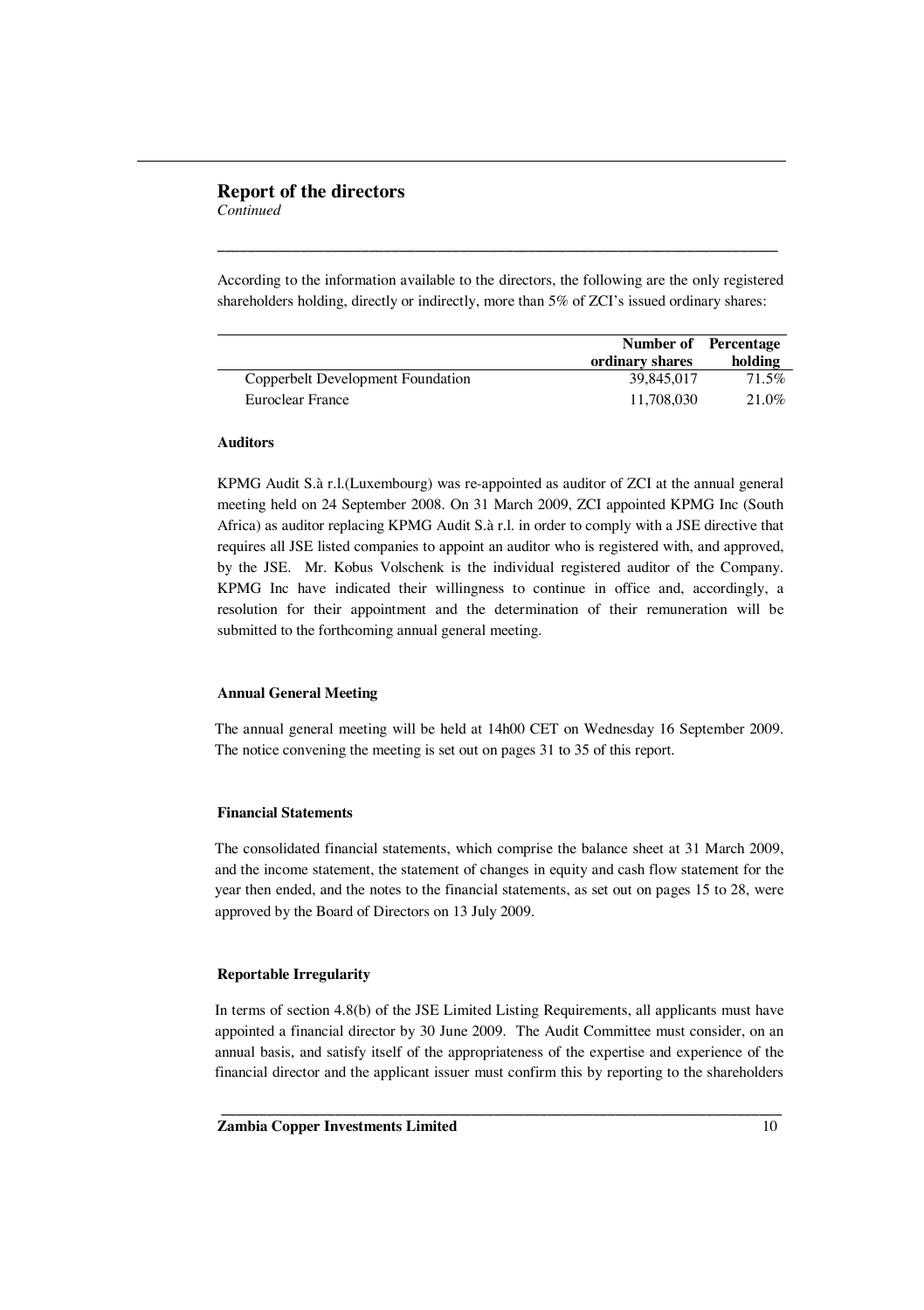#### **Report of the directors** *Continued*

in its annual report that the Audit Committee has executed this responsibility. The Board has considered this requirement and is of the opinion, after considering the status of ZCI being a cash shell and still in the process of identifying suitable investments that an appropriate appointment can not be made until the required skill set to successfully fulfil the position becomes more evident. Specifically, the Board would like to postpone the appointment of a financial director until such time that the Company has made notable progress in the acquisition of investments. As at 30 June 2009, the Company had not yet appointed a financial director. Subsequent to the fiscal year end, ZCI approached the JSE Limited for an extension of six to nine months to meet this requirement.

**\_\_\_\_\_\_\_\_\_\_\_\_\_\_\_\_\_\_\_\_\_\_\_\_\_\_\_\_\_\_\_\_\_\_\_\_\_\_\_\_\_\_\_\_\_\_\_\_\_\_\_\_\_\_\_\_\_\_\_\_\_\_\_\_\_\_\_\_\_\_\_\_\_\_**

**\_\_\_\_\_\_\_\_\_\_\_\_\_\_\_\_\_\_\_\_\_\_\_\_\_\_\_\_\_\_\_\_\_\_\_\_\_\_\_\_\_\_\_\_\_\_\_\_\_\_\_\_\_\_\_\_\_\_\_\_\_\_\_\_\_\_\_\_\_\_\_\_\_\_**

#### **By Order of the Board**

John Kleynhans **Company Secretary Luxembourg** 13 July 2009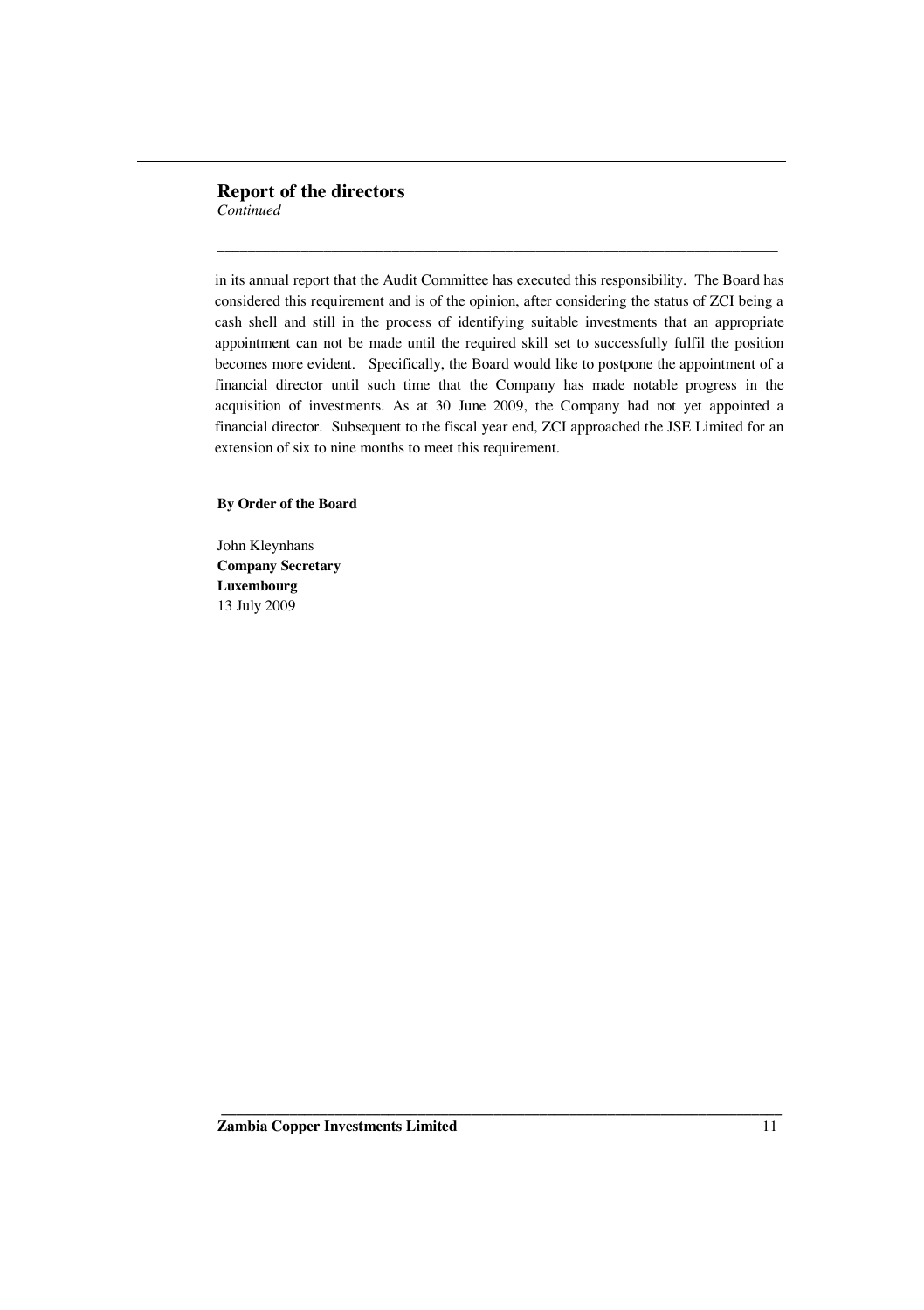#### **Code of corporate practices and conduct**

ZCI is committed to the principles of openness, integrity and accountability as advocated in the South African King II Report on Corporate Governance. The directors endorse the Code of Corporate Practices and Conduct (the "Code"), as set out in the King II Report. Since the conclusion of the sale of ZCI's remaining stake in KCM, the Board has actively looked at implementing and maintaining further steps to adhere to the Code, within the constraints of its resources.

**\_\_\_\_\_\_\_\_\_\_\_\_\_\_\_\_\_\_\_\_\_\_\_\_\_\_\_\_\_\_\_\_\_\_\_\_\_\_\_\_\_\_\_\_\_\_\_\_\_\_\_\_\_\_\_\_\_\_\_\_\_\_\_\_\_\_\_\_\_\_\_\_\_\_**

#### **Application**

Having regard to the fact that the Company has no employees or administrative infrastructure of its own, many of the requirements of the Code are not applicable to it. Although the Company was practically a simple cash shell to the end of the financial year ending 31 March 2009, the Directors of ZCI have formed board committees and will be implementing procedures in line with the Code as is practical and appropriate. The company presently maintains the following committees which meet at least quarterly, although additional ad hoc meetings are envisaged as and when required:

#### **Investment Committee**

The Investment Committee is responsible inter alia for considering investment proposals presented to it by the Company's investment adviser and making recommendations thereon to the Board for consideration and approval. The Investment Committee is further responsible to monitor, through the reports of the investment adviser, progress with ongoing investments and to make such recommendations as may be appropriate in this respect

Members: T. Kamwendo (Chairman) D. Rodier M. Clerc M.M. du Toit

#### **Remuneration Committee**

The Remuneration Committee of the Board is responsible, inter alia, for considering, reviewing and making recommendations to the Board on remuneration packages and related matters of the Board members and periodically for reviewing ongoing appropriateness and relevance of their remuneration and expense policies.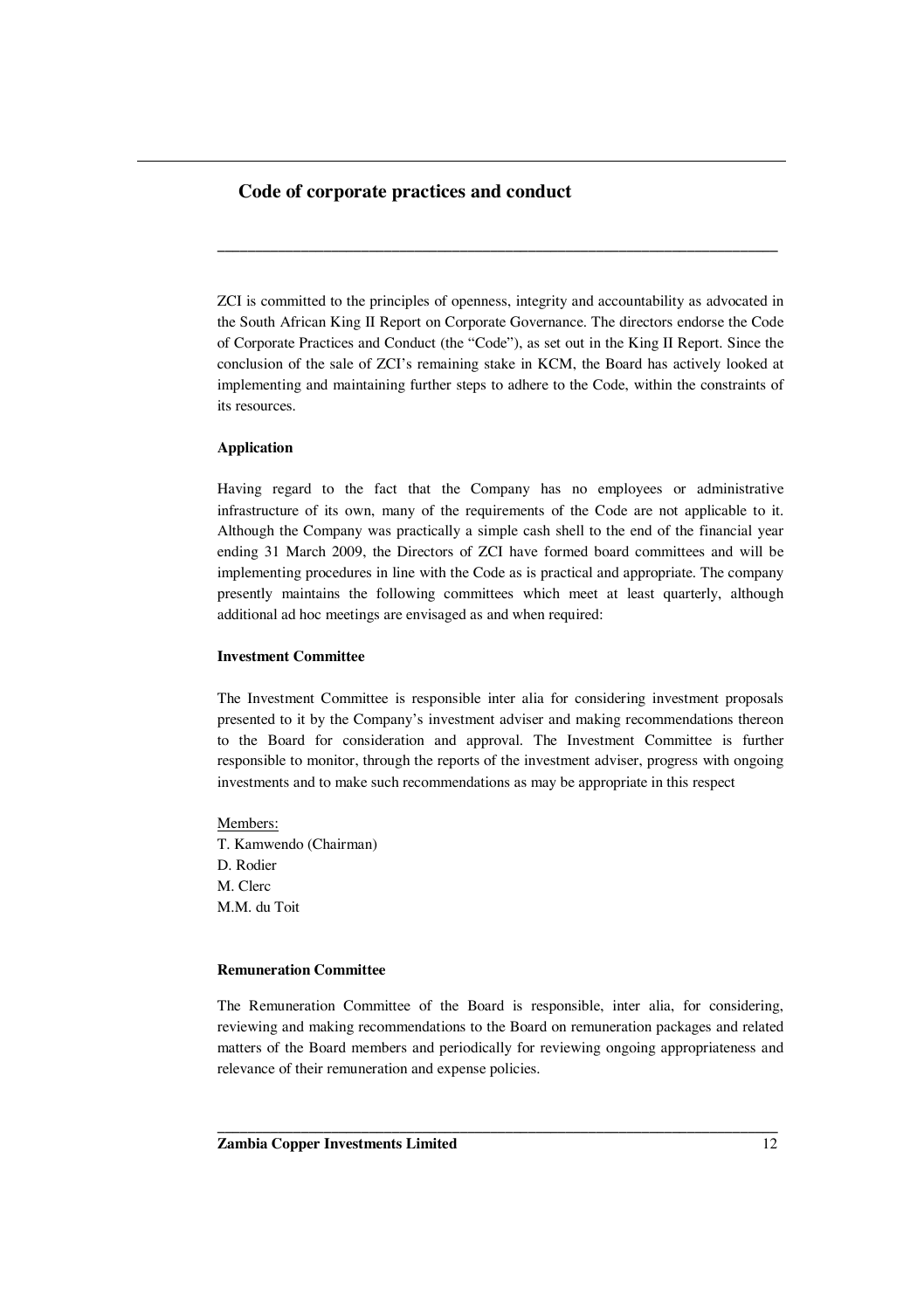#### **Code of corporate practices and conduct** *Continued*

#### Members:

S. Georgala (Chairman) S. Simukanga M.M. du Toit

#### **Audit Committee**

The ZCI Audit Committee comprising solely of Non-Executive Directors is responsible, inter alia, for the appointment of a Financial Director, the review of the procedures and policies of internal control, the review of the measures taken in mitigating risk, the review and recommendation of the annual budget, the review of the adjudication of tenders and award of contracts where appropriate, and the review of any statement on ethical standards for ZCI. Their responsibilities also include the review of the accounting principles, policies and practices adopted in the preparation of the statutory financial statements, the consideration of the appointment and remuneration of external Auditors, and the establishment of principles for recommending the use of external auditors for non-audit services.

**\_\_\_\_\_\_\_\_\_\_\_\_\_\_\_\_\_\_\_\_\_\_\_\_\_\_\_\_\_\_\_\_\_\_\_\_\_\_\_\_\_\_\_\_\_\_\_\_\_\_\_\_\_\_\_\_\_\_\_\_\_\_\_\_\_\_\_\_\_\_\_\_\_\_**

Members:

- E. Hamuwele (Chairman)
- D. Rodier
- S. Georgala
- S. Simukanga

#### **Annual financial statements**

The directors are responsible for the preparation, integrity and fair presentation of the financial statements and it is the responsibility of the independent auditors to report thereon. In preparing the annual financial statements the Company has used appropriate accounting policies consistently, supported by reasonable and prudent judgement and estimates and has complied with all statutory requirements and all applicable accounting standards, including International Financial Reporting Standards.

#### **Board of directors**

As at 31 March 2009, the Company's board of directors consisted of seven non-executive, independent directors. The board retains full and effective control over the Company. To fulfil their responsibilities, the Company's board of directors has access to accurate, relevant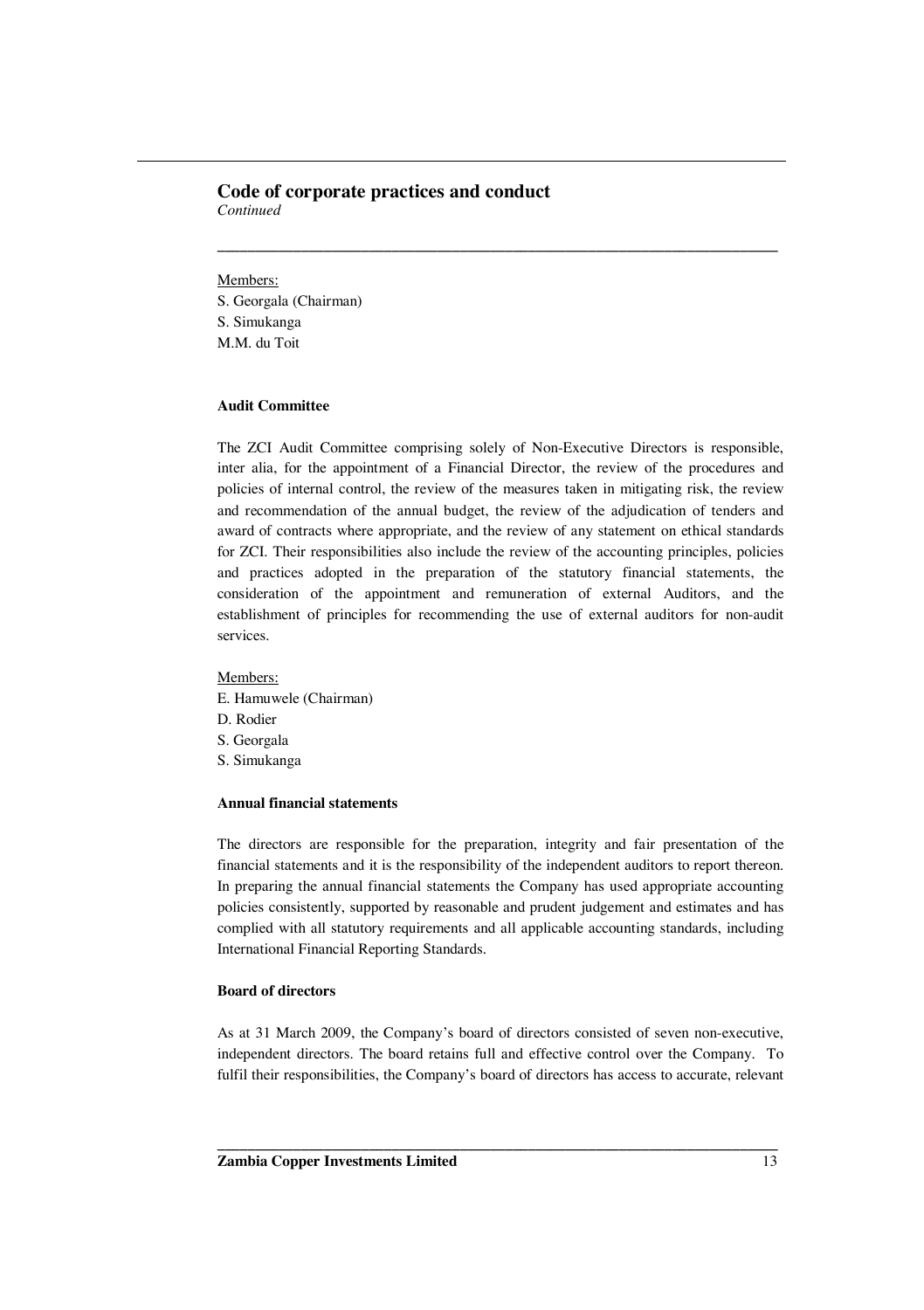## **Code of corporate practices and conduct**

*Continued*

and timely information and to the advice and services of the company secretary who is responsible to the board for ensuring the board procedures are followed. In addition, the directors are entitled to obtain independent professional advice at the Company's expense, should they deem this necessary.

**\_\_\_\_\_\_\_\_\_\_\_\_\_\_\_\_\_\_\_\_\_\_\_\_\_\_\_\_\_\_\_\_\_\_\_\_\_\_\_\_\_\_\_\_\_\_\_\_\_\_\_\_\_\_\_\_\_\_\_\_\_\_\_\_\_\_\_\_\_\_\_\_\_\_**

The ZCI board of directors met on ten occasions during the year to consider issues of operational strategy, capital expenditure, major projects and other matters having a material effect on the company. All non-executive directors are individuals of high calibre with diverse backgrounds and expertise, which ensures that their views carry significant weight in deliberations and decisions.

#### **Policy for appointment of new board members**

The Company bye laws provide formal and transparent procedures for the appointment and retirement of directors. In summary, the Shareholders elect the directors at the Annual General meeting, having received appropriate notice of the persons being proposed for office of director. The Directors do have the power to fill a casual vacancy, but any Director so appointed can hold office only until the next Annual General Meeting, and shall then be eligible for re-election.

#### **Code of conduct**

The Company requires that all directors and officers conduct themselves with honesty and integrity in all business practices to achieve the highest standard of ethical behaviour. In accordance with this objective, ZCI shortly intends to adopt a code of ethics to provide a clear guide as to the behaviour expected of directors and officers.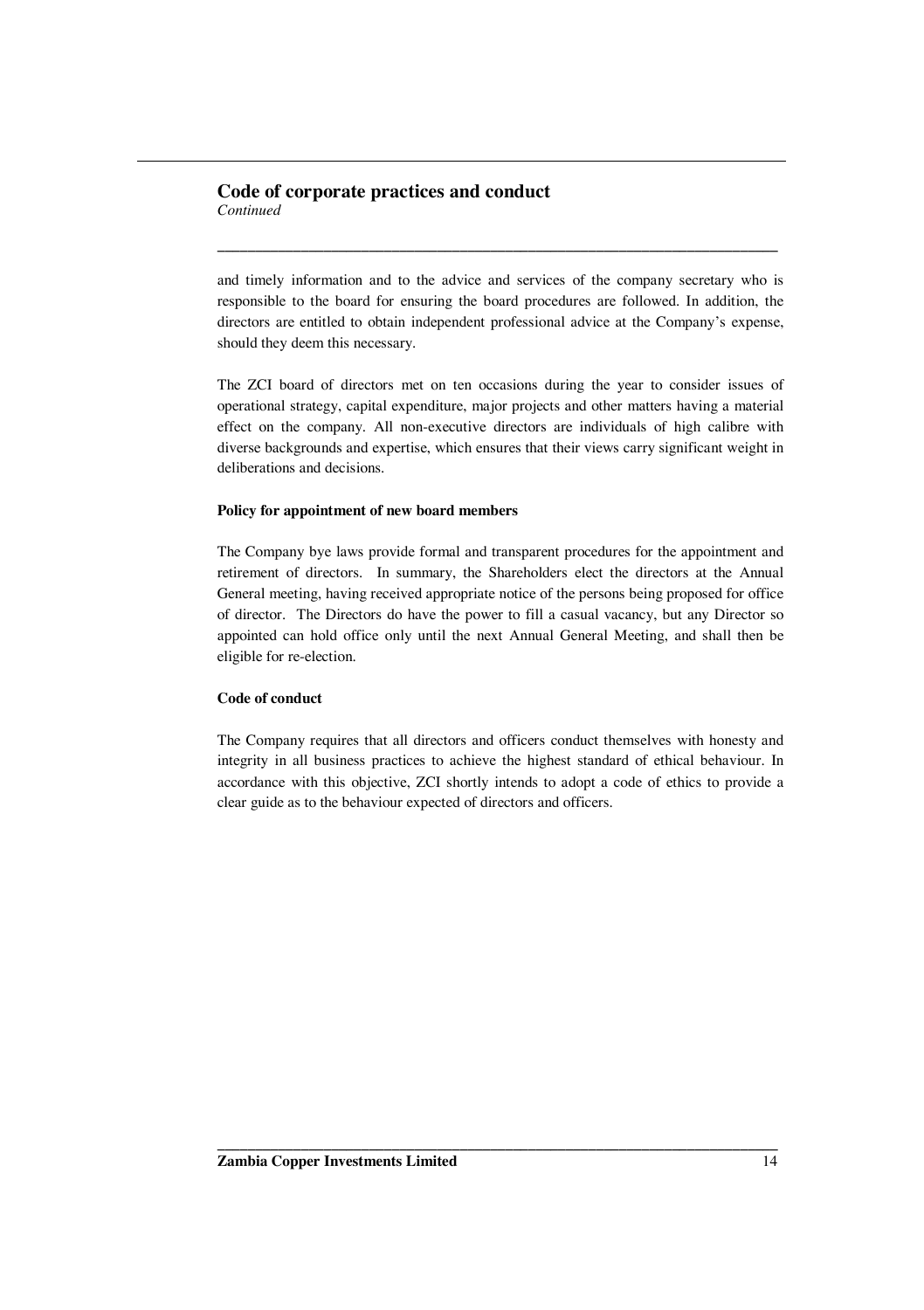## **Consolidated Income Statement**

*for the year ended 31 March 2009*

*expressed in thousands of US Dollars*

|                                                           | <b>Notes</b>   | Year ended<br>31 March<br>2009 | Year ended<br>31 March<br>2008 |
|-----------------------------------------------------------|----------------|--------------------------------|--------------------------------|
| Finance income                                            | $\overline{4}$ | 3,652                          | 465                            |
| General and administration expenses                       |                | (2,177)                        | (5,956)                        |
| Share of profit of associate                              |                |                                | 36,268                         |
| Net loss arising from assets classified as held for sale  |                |                                | (2,732)                        |
| Net loss on disposal of available for sale investments    | 6              | (887)                          |                                |
| <b>Profit before taxation</b>                             |                | 588                            | 28,045                         |
| Taxation                                                  | 5              | (72)                           | (67)                           |
| Profit for the year                                       |                | 516                            | 27,978                         |
|                                                           |                |                                |                                |
| Basic and diluted earnings per ordinary share in US cents | 3              | 0.56                           | 22.17                          |

**\_\_\_\_\_\_\_\_\_\_\_\_\_\_\_\_\_\_\_\_\_\_\_\_\_\_\_\_\_\_\_\_\_\_\_\_\_\_\_\_\_\_\_\_\_\_\_\_\_\_\_\_\_\_\_\_\_\_\_\_\_\_\_\_\_\_\_\_\_\_\_\_\_\_**

The accompanying notes form an integral part of these consolidated financial statements.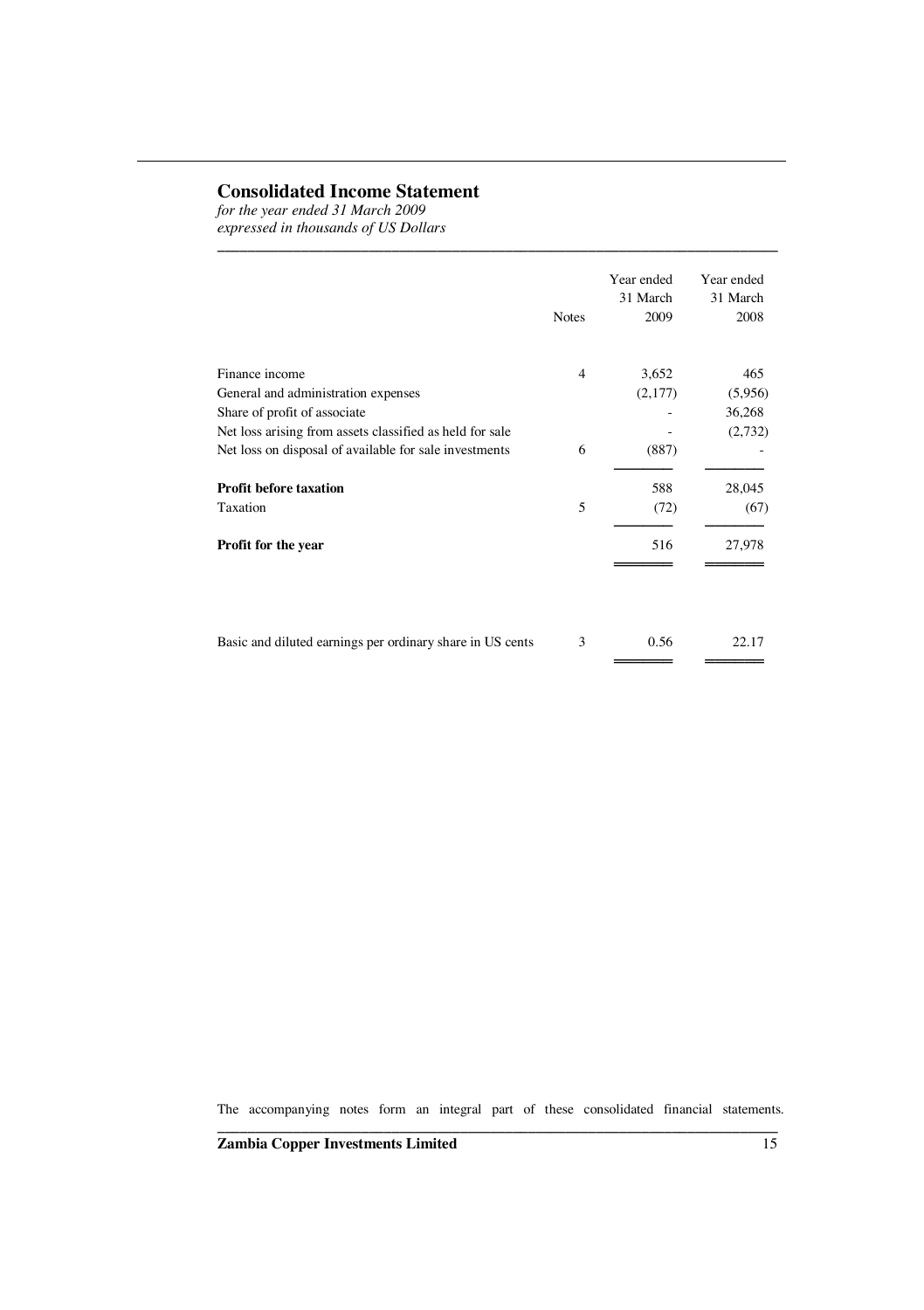## **Consolidated Balance Sheet**

*as at 31 March 2009 expressed in thousands of US Dollars*

|                                                | <b>Notes</b>   | 31 March<br>2009 | 31 March<br>2008 |
|------------------------------------------------|----------------|------------------|------------------|
| <b>Current assets</b>                          |                |                  |                  |
| Available for sale investment                  | 6              |                  | 12,322           |
| Assets classified as held for sale             |                |                  | 205,398          |
| Trade and other receivables                    |                | 76               | 5,258            |
| Cash and cash equivalents                      | $\overline{7}$ | 102,939          | 6,584            |
|                                                |                | 103,015          | 229,562          |
| <b>Current liabilities</b>                     |                |                  |                  |
| Trade and other payables                       |                | (327)            | (7,296)          |
| <b>Net current assets</b>                      |                | 102,688          | 222,266          |
| <b>Capital and reserves</b>                    |                |                  |                  |
| Capital and contributed surplus                | 8              | 102,688          | 334,547          |
| Revaluation of available for sale assets       | 6              |                  | 702              |
| Amounts recognised directly in equity          |                |                  |                  |
| relating to assets classified as held for sale |                |                  | (12, 113)        |
| Accumulated deficit                            |                |                  | (100, 870)       |
| Shareholders' equity                           |                | 102.688          | 222.266          |

**\_\_\_\_\_\_\_\_\_\_\_\_\_\_\_\_\_\_\_\_\_\_\_\_\_\_\_\_\_\_\_\_\_\_\_\_\_\_\_\_\_\_\_\_\_\_\_\_\_\_\_\_\_\_\_\_\_\_\_\_\_\_\_\_\_\_\_\_\_\_\_\_\_\_**

The accompanying notes form an integral part of these consolidated financial statements.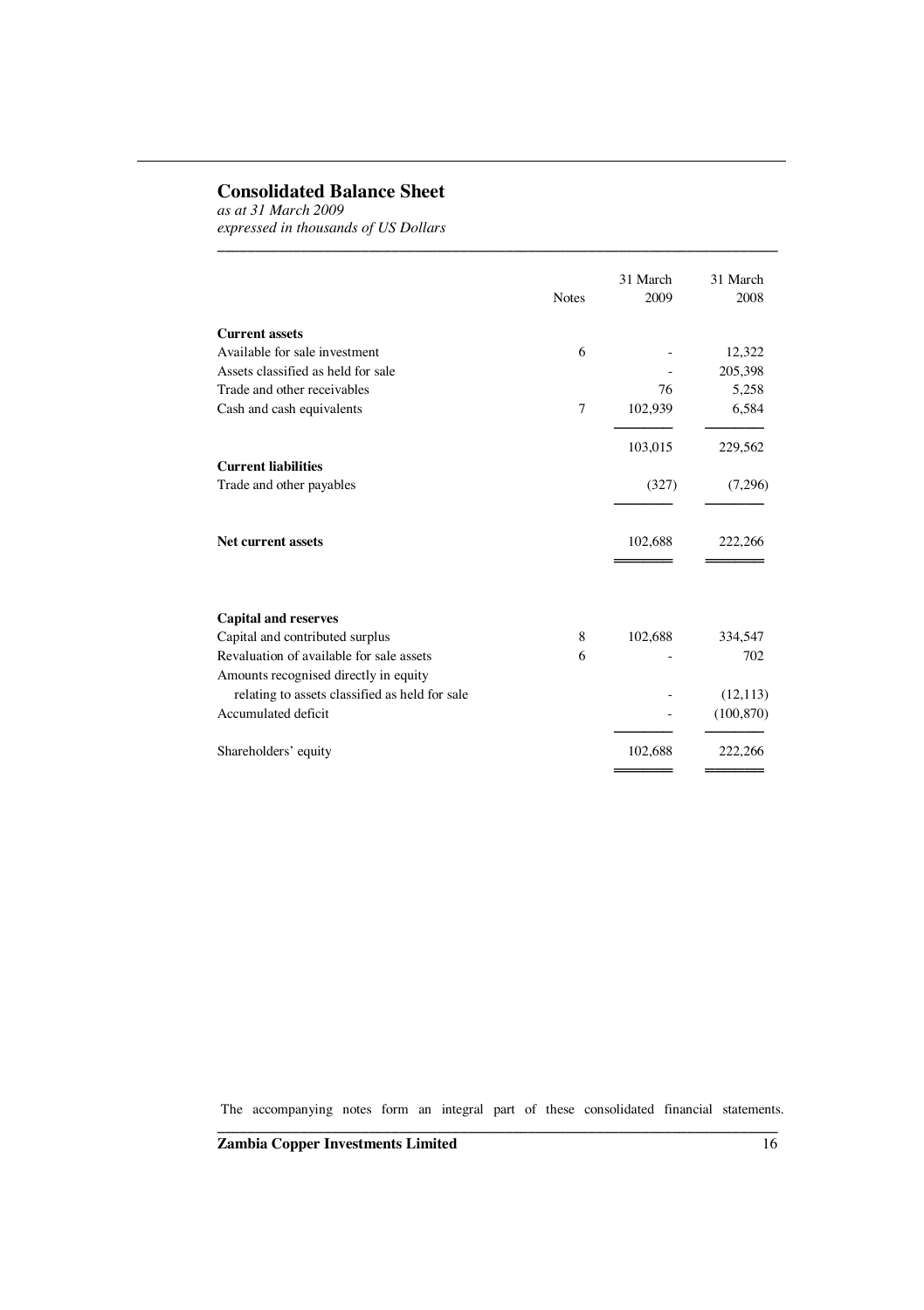# **Consolidated Statement of Changes in Equity** *for the year ended 31 March 2009 expressed in thousands of US Dollars*

|                                                                                           | Share<br>capital | Contributed<br>surplus | Revaluation<br>reserve of<br>available for<br>sale assets | reserve        | Assets<br>classified<br>Hedging as held for<br>sale | Accumulated<br>deficit | Total<br>equity |
|-------------------------------------------------------------------------------------------|------------------|------------------------|-----------------------------------------------------------|----------------|-----------------------------------------------------|------------------------|-----------------|
| <b>Balance at 31 March 2007</b>                                                           | 30.299           | 304.248                | 573                                                       | (12, 558)      |                                                     | (128.848)              | 193,714         |
| Revaluation on available for<br>sale investment (note 6)<br>Hedging reserve of associated |                  |                        | 129                                                       |                |                                                     |                        | 129             |
| company                                                                                   |                  |                        |                                                           | 445            |                                                     |                        | 445             |
| Transfer from hedging reserve                                                             |                  |                        |                                                           | 12.113         | (12, 113)                                           |                        |                 |
| Profit for the year                                                                       |                  |                        |                                                           |                |                                                     | 27,978                 | 27.978          |
| <b>Balance at 31 March 2008</b>                                                           | 30,299           | 304,248                | 702                                                       | ٠              | (12, 113)                                           | (100.870)              | 222,266         |
| Share buyback and reduction<br>Revaluation on available for                               | (16,924)         | (114, 581)             |                                                           |                |                                                     | ٠                      | (131, 505)      |
| sale investment (note 6)                                                                  |                  |                        | (702)                                                     |                |                                                     |                        | (702)           |
| Transfer from hedging reserve                                                             |                  |                        |                                                           | $\overline{a}$ | 12,113                                              |                        | 12.113          |
| Profit for the year                                                                       |                  |                        |                                                           |                |                                                     | 516                    | 516             |
| Transfer from                                                                             |                  |                        |                                                           |                |                                                     |                        |                 |
| contributed surplus (note 8)                                                              |                  | (100, 354)             |                                                           |                |                                                     | 100,354                |                 |
|                                                                                           |                  |                        |                                                           |                |                                                     |                        |                 |
| <b>Balance at 31 March 2009</b>                                                           | 13,375           | 89,313                 |                                                           |                |                                                     |                        | 102,688         |
|                                                                                           |                  |                        |                                                           |                |                                                     |                        |                 |

**\_\_\_\_\_\_\_\_\_\_\_\_\_\_\_\_\_\_\_\_\_\_\_\_\_\_\_\_\_\_\_\_\_\_\_\_\_\_\_\_\_\_\_\_\_\_\_\_\_\_\_\_\_\_\_\_\_\_\_\_\_\_\_\_\_\_\_\_\_\_\_\_\_\_**

The accompanying notes form an integral part of these consolidated financial statements.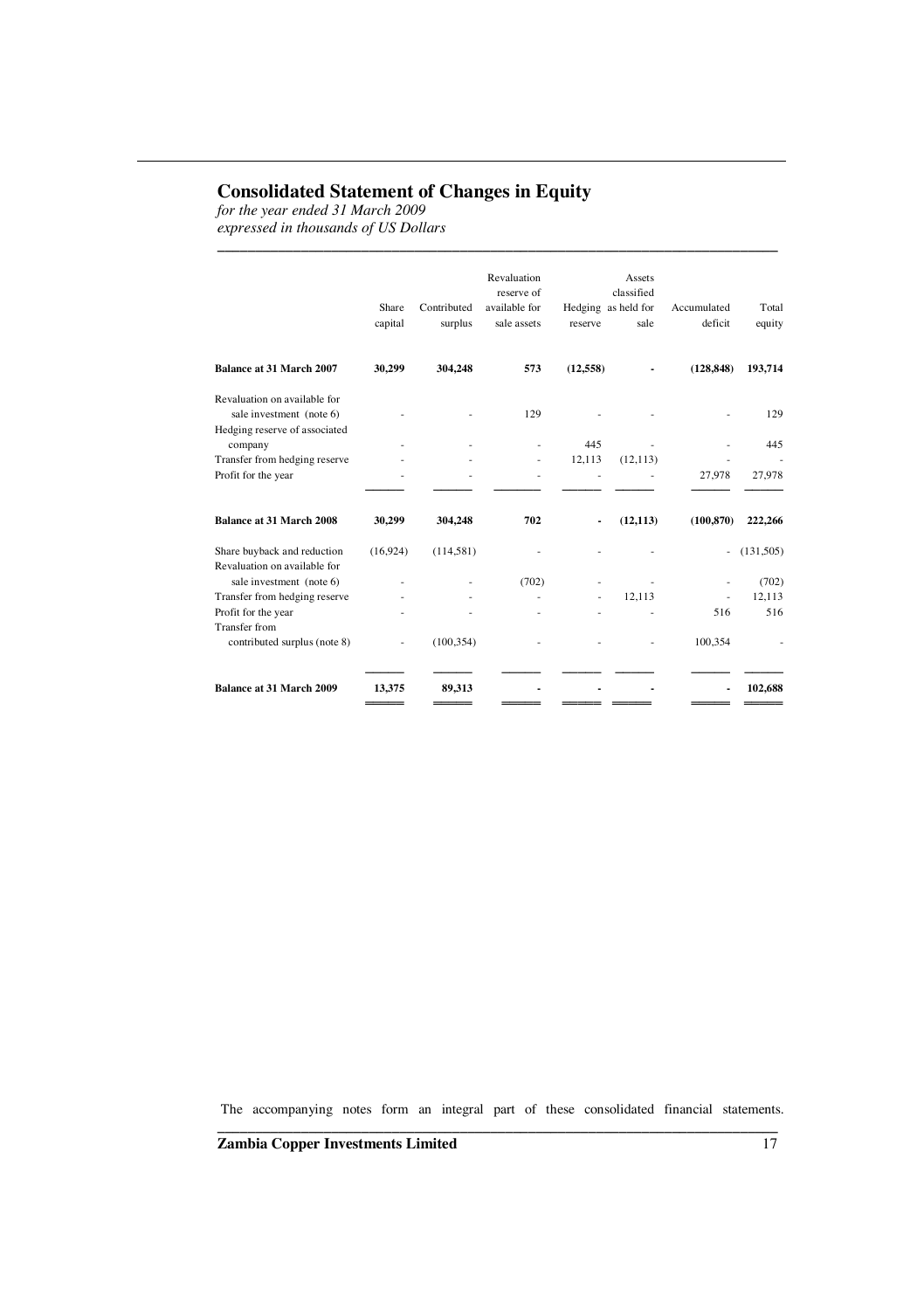## **Consolidated Statement of Cash Flows**

*for the year ended 31 March 2009*

*expressed in thousands of US Dollars*

|                                                              | <b>Notes</b> | Year ended<br>31 March<br>2009 | Year ended<br>31 March<br>2008 |
|--------------------------------------------------------------|--------------|--------------------------------|--------------------------------|
| <b>Cash flow from operating activities</b>                   |              |                                |                                |
| Cash paid to suppliers                                       |              | (4,769)                        | (3,198)                        |
| Cash absorbed by operations                                  |              | (4,769)                        | (3,198)                        |
| Interest received                                            |              | 3,614                          | 135                            |
| Income tax paid                                              |              | (88)                           | (86)                           |
| Net cash absorbed by operating activities                    |              | (1,243)                        | (3,149)                        |
| <b>Cash flow from investing activities</b>                   |              |                                |                                |
| Proceeds from disposal of available for sale investments     |              | 10,733                         |                                |
| Proceeds from partial disposal of investment in              |              |                                |                                |
| subsidiary                                                   |              | 5,220                          | 5,220                          |
| Proceeds from disposal of assets classified as held for sale |              | 213,150                        |                                |
| Purchase of available for sale investments                   |              |                                | (1,600)                        |
| Dividends received from associated company                   |              |                                | 1,628                          |
| Dividends received from assets classified as held for sale   |              |                                | 1,629                          |
| Net cash generated by investing activities                   |              | 229,103                        | 6,877                          |
| <b>Cash flow from financing activities</b>                   |              |                                |                                |
| Repurchase of own issued shares                              |              | (131, 505)                     |                                |
| Net cash absorbed by financing activities                    |              | (131, 505)                     |                                |
|                                                              |              |                                |                                |
| Net increase in cash                                         |              | 96,355                         | 3,728                          |
| Net cash and cash equivalents at the beginning of the year   |              | 6,584                          | 2,856                          |
| Net cash and cash equivalents at the end of the year         | 7            | 102,939                        | 6,584                          |

**\_\_\_\_\_\_\_\_\_\_\_\_\_\_\_\_\_\_\_\_\_\_\_\_\_\_\_\_\_\_\_\_\_\_\_\_\_\_\_\_\_\_\_\_\_\_\_\_\_\_\_\_\_\_\_\_\_\_\_\_\_\_\_\_\_\_\_\_\_\_\_\_\_\_**

The accompanying notes form an integral part of these consolidated financial statements.

**\_\_\_\_\_\_\_\_\_\_\_\_\_\_\_\_\_\_\_\_\_\_\_\_\_\_\_\_\_\_\_\_\_\_\_\_\_\_\_\_\_\_\_\_\_\_\_\_\_\_\_\_\_\_\_\_\_\_\_\_\_\_\_\_\_\_\_\_\_\_\_\_\_\_ Zambia Copper Investments Limited** 18

══════ ══════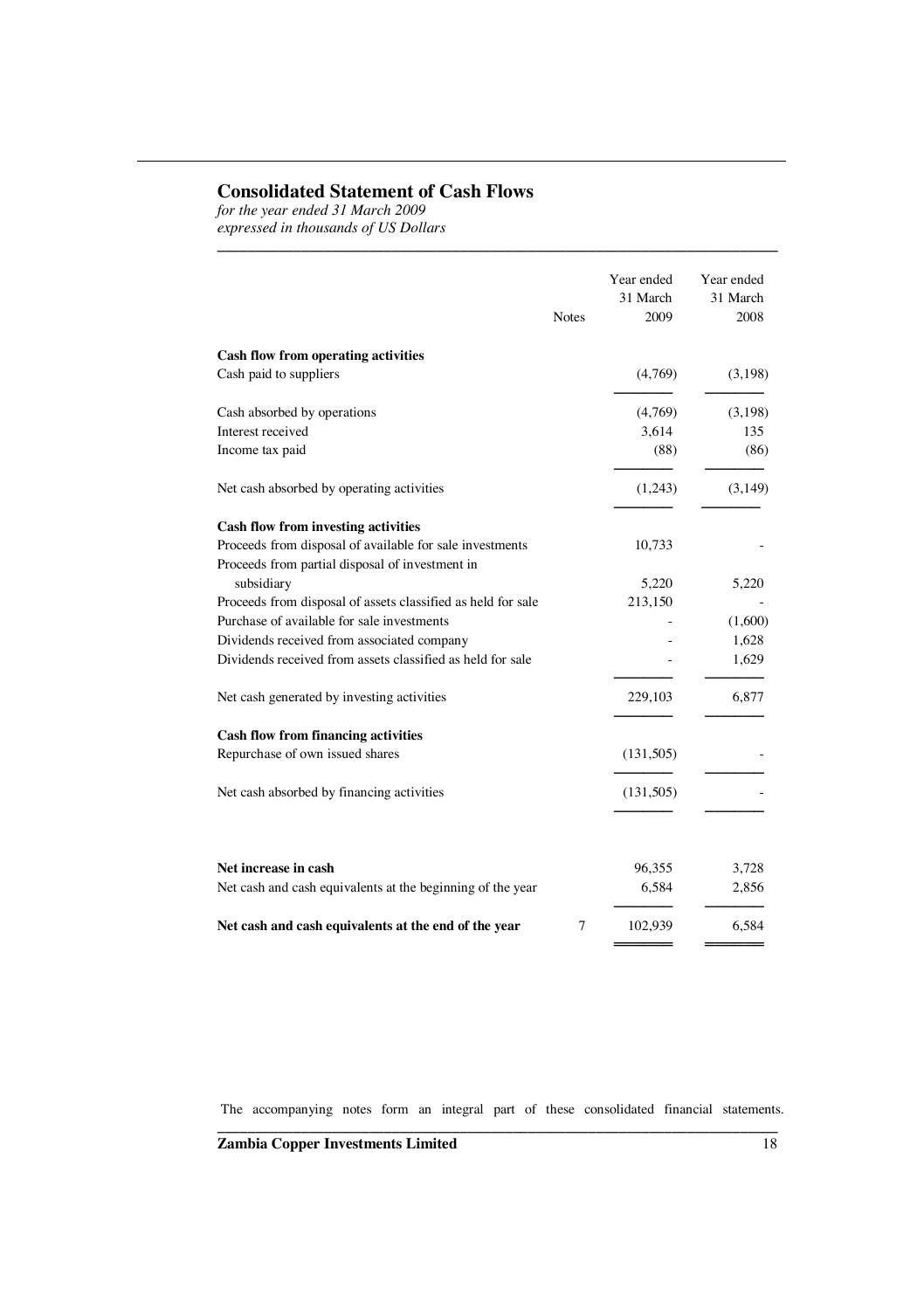*for the year ended 31 March 2009 expressed in thousands of US Dollars*

#### **1 Incorporation**

#### *General*

Zambia Copper Investments Limited ("ZCI" or the "Company') is incorporated as an investment holding company in Bermuda. The Company is exempt from Bermuda taxation.

**\_\_\_\_\_\_\_\_\_\_\_\_\_\_\_\_\_\_\_\_\_\_\_\_\_\_\_\_\_\_\_\_\_\_\_\_\_\_\_\_\_\_\_\_\_\_\_\_\_\_\_\_\_\_\_\_\_\_\_\_\_\_\_\_\_\_\_\_\_\_\_\_\_\_**

The Company presently holds cash and cash equivalents. In 2008, the principal activity was holding a 28.4% interest in Konkola Copper Mines plc ('KCM'), a company incorporated in the Republic of Zambia. A decision to sell this investment was made in 2008 and the sale concluded in the first few days of the 2009 financial year. This resulted in the Company becoming a cash shell as defined in the JSE Limited Listings Requirements. The Group had no direct employees during the year (2008: none).

#### *Statement of Compliance*

The consolidated financial statements of ZCI and its subsidiaries (the "Group") have been prepared in accordance with International Financial Reporting Standards (IFRS) and interpretations adopted by the International Accounting Standards Board (IASB).

The consolidated financial statements were authorised for issue by the directors on 13 July 2009.

#### **2 Significant accounting policies**

#### *New standards and interpretations not yet adopted*

In the current year, the Group has adopted all of the new and revised Standards and Interpretations issued by the International Accounting Standards Board (IASB) and the International Financial Reporting Interpretations Committee (IFRIC) of the IASB that are relevant to its operations and effective for accounting periods beginning on 1 April 2008.

At the date of authorisation of these consolidated financial statements, the following Standards and Interpretations that apply to the group were in issue but not yet effective:

Amended IFRS 1 and IAS 27 *First-time Adoption of International Financial Reporting Standards* and *Consolidated and Separate Financial Statements – Cost of an Investment in a Subsidiary, Jointly Controlled Entity or Associate* Revised IFRS 3 *Business Combinations* IFRS 8 *Operating Segments* Revised IAS 1 *Presentation of Financial Statements* Amended IAS 27 *Consolidated and Separate Financial Statements*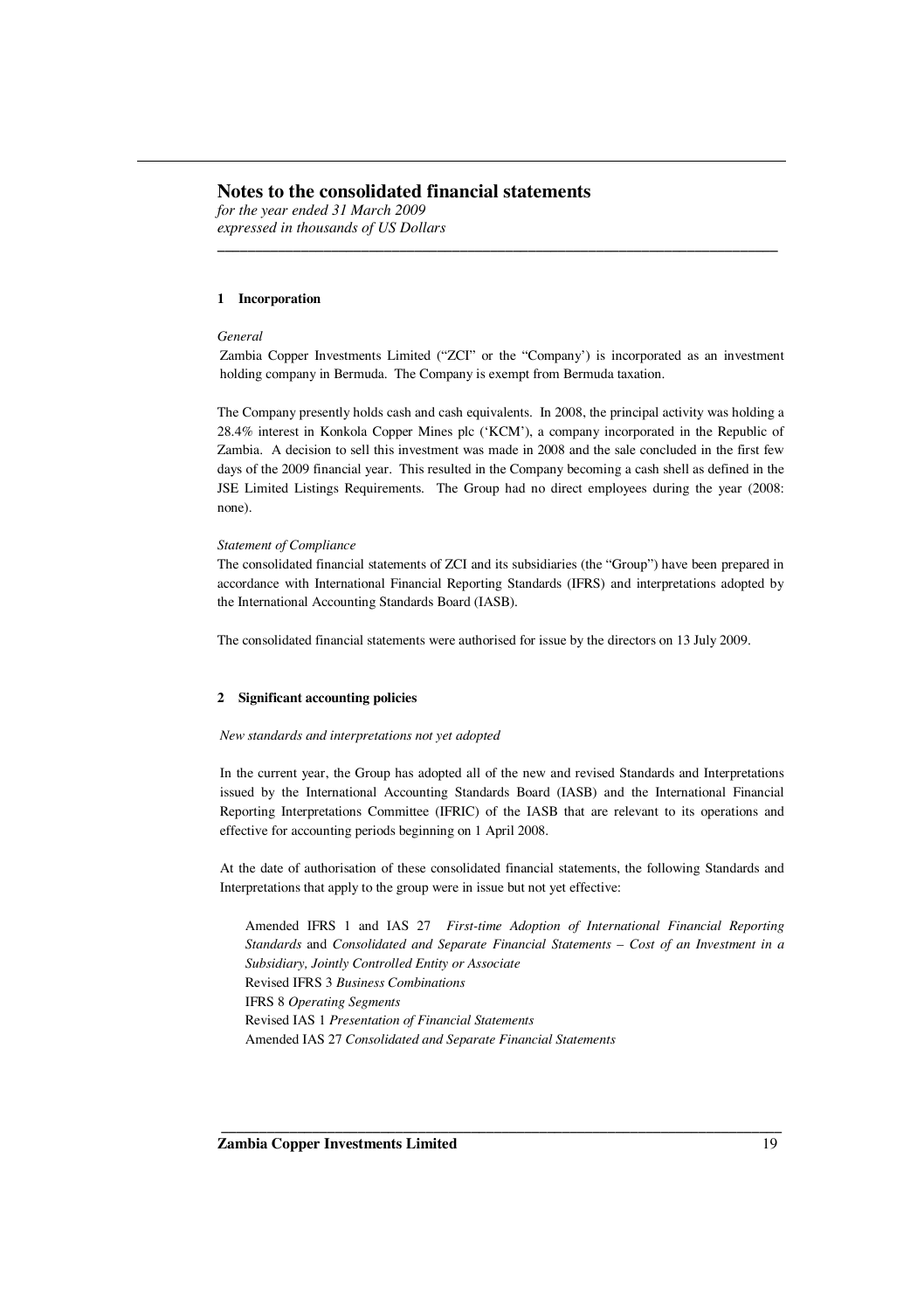*for the year ended 31 March 2009 expressed in thousands of US Dollars*

The directors anticipate that, other than the implications of IFRS 3, the adoption of these Standards and Interpretations in future periods will have no material impact on the consolidated financial statements of the Group.

**\_\_\_\_\_\_\_\_\_\_\_\_\_\_\_\_\_\_\_\_\_\_\_\_\_\_\_\_\_\_\_\_\_\_\_\_\_\_\_\_\_\_\_\_\_\_\_\_\_\_\_\_\_\_\_\_\_\_\_\_\_\_\_\_\_\_\_\_\_\_\_\_\_\_**

IFRS 3 applies to all new business combinations that occur after 1 July 2009. For these future business combinations, the Group will change its accounting policies to be in line with the revised IFRS 3. In the future, all transaction costs will be expenses and any contingent purchase consideration will be recognised at fair value at acquisition date. For successive share purchases, any gain or loss for the difference between the fair value and the carrying amount of the previously held equity interest in the acquiree will be recognised in profit and loss. The revised IFRS 3 becomes mandatory for the Group's 2010 financial statements. The impact can not be determined at this stage.

The preparation of financial statements in conformity with International Financial Reporting Standards requires management to make estimates and assumptions that affect the reported amount of assets and liabilities, disclosure of contingent assets and liabilities and the reported amount of revenues and expenses during the reporting period. Actual results could differ from those estimates. Estimates and underlying assumptions are reviewed on an ongoing basis. Revisions to accounting policies are recognised in the period in which the estimates are revised and in any future periods affected.

These consolidated financial statements are presented in United States Dollars since that is the Group's functional currency.

The consolidated financial statements have been prepared on the historical cost basis, except for available-for-sale investments and derivative financial instruments which are recorded at fair value. The principal accounting policies adopted are set out below.

#### *Principles of consolidation*

The consolidated financial statements include the financial statements of ZCI and all its subsidiaries.

The interest of minority shareholders is stated at the minority's proportion of the assets and liabilities recognised. All significant intercompany transactions and balances between Group companies are eliminated on consolidation.

#### *The subsidiaries*

Subsidiaries are entities controlled by the Group. Control exists when the Group has the power to govern the financial and operating policies of an entity so as to obtain benefits from its activities. In assessing control, potential voting rights that currently are exercisable are taken into account. The financial statements of subsidiaries are included in the consolidated financial statements from the date that control commences until the date that control ceases. The accounting policies of subsidiaries have been changed when necessary to align them with the policies adopted by the Group.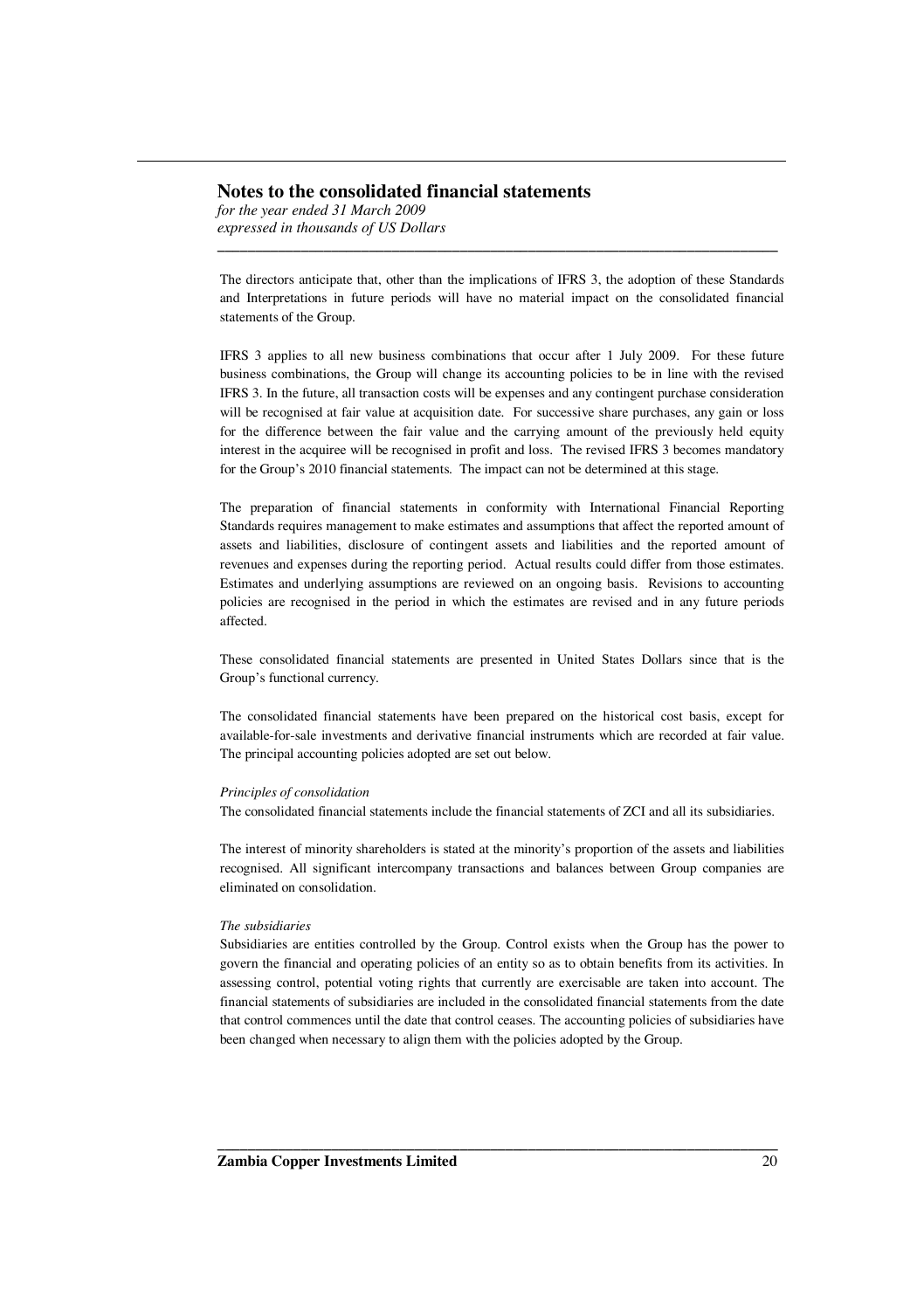*for the year ended 31 March 2009 expressed in thousands of US Dollars*

#### *Associates (equity accounted investees)*

Associates are those entities in which the Group has significant influence, but not control, over the financial and operating policies. Significant influence is presumed to exist when the Group holds between 20 and 50 percent of the voting power of another entity. Associates are accounted for using the equity method (equity accounted investees) and are recognised initially at cost. The Group's investment includes goodwill identified on acquisition, net of any accumulated impairment losses. The consolidated financial statements include the Group's share of the income and expenses and equity movements of equity accounted investees, after adjustments to align the accounting policies with those of the Group, from the date that significant influence commences until the date that significant influence ceases. When the Group's share of losses exceeds its interest in an equity accounted investee, the carrying amount of that interest (including any long-term investments) is reduced to nil and the recognition of further losses is discontinued except to the extent that the Group has an obligation or has made payments on behalf of the investee.

**\_\_\_\_\_\_\_\_\_\_\_\_\_\_\_\_\_\_\_\_\_\_\_\_\_\_\_\_\_\_\_\_\_\_\_\_\_\_\_\_\_\_\_\_\_\_\_\_\_\_\_\_\_\_\_\_\_\_\_\_\_\_\_\_\_\_\_\_\_\_\_\_\_\_**

#### *Transactions eliminated on consolidation*

Intra-group balances and transactions, and any unrealised income and expenses arising from intragroup transactions, are eliminated in preparing the consolidated financial statements. Unrealised gains arising from transactions with equity accounted investees are eliminated against the investment to the extent of the Group's interest in the investee. Unrealised losses are eliminated in the same way as unrealised gains, but only to the extent that there is no evidence of impairment.

#### *Available for sale investments*

Available for sale investments are recognised on a trade-date basis and are initially measured at cost, including transaction costs. Available for sale investments are measured at subsequent reporting dates at fair value. Gains and losses arising from changes in the fair value are recognised directly in equity until the security is disposed of or is determined to be impaired at which time the cumulative gain or loss previously recognised in equity is included in the profit and loss for the period.

#### *Assets classified as held for sale*

Assets are classified as assets held for sale and stated at the lower of carrying amount and fair value less cost to sell if their carrying amount is recovered principally through a sale transaction rather than through continuing use.

#### *Cash and cash equivalents*

Cash and cash equivalents comprise cash at bank, demand deposits, and other short-term highly liquid investments that are readily convertible to a known amount of cash and are subject to an insignificant risk of changes in value.

#### *Trade receivables*

Trade receivables are stated at their amortised cost less any allowances for estimated irrecoverable amounts.

**\_\_\_\_\_\_\_\_\_\_\_\_\_\_\_\_\_\_\_\_\_\_\_\_\_\_\_\_\_\_\_\_\_\_\_\_\_\_\_\_\_\_\_\_\_\_\_\_\_\_\_\_\_\_\_\_\_\_\_\_\_\_\_\_\_\_\_\_\_\_\_\_\_\_**

*Trade payables* Trade payables are stated at their amortised cost.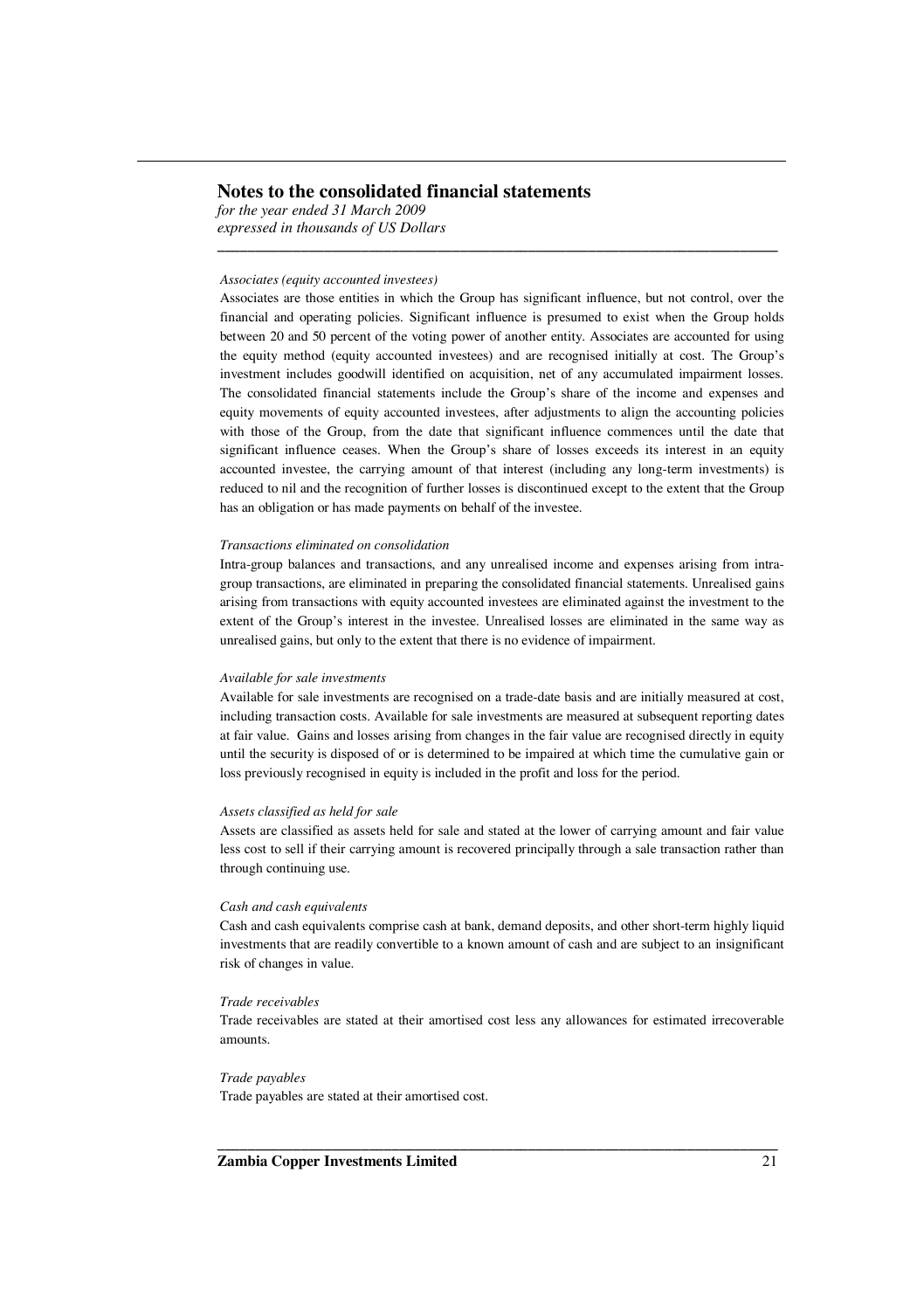*for the year ended 31 March 2009 expressed in thousands of US Dollars*

#### *Derivative financial instruments*

Derivative financial instruments are initially recorded at fair value, except for those contracts linked to unquoted equity instruments whose fair value cannot be measured reliably, on the date a derivative contract is entered into and are subsequently re-measured to their fair value at each balance sheet date. Changes in the fair value of derivatives are recognised immediately in the income statement unless the derivative is designated and effective as a hedging instrument, in which event the timing of the recognition in the income statement depends on the nature of the hedge relationship. Derivatives not designated into an effective hedge relationship are classified as a current asset or current liability.

**\_\_\_\_\_\_\_\_\_\_\_\_\_\_\_\_\_\_\_\_\_\_\_\_\_\_\_\_\_\_\_\_\_\_\_\_\_\_\_\_\_\_\_\_\_\_\_\_\_\_\_\_\_\_\_\_\_\_\_\_\_\_\_\_\_\_\_\_\_\_\_\_\_\_**

#### *Taxation*

Income tax expense represents the tax currently payable and deferred tax.

Deferred tax is the tax expected to be payable or recoverable on differences between the carrying amount of assets and liabilities in the financial statements and the corresponding tax basis used in the computation of taxable profit and is accounted for using the balance sheet method. Deferred tax liabilities are generally recognised for all taxable temporary differences and deferred tax assets are recognised to the extent that it is probable that taxable profits will be available against which deductible temporary differences can be utilised. Such assets and liabilities are not recognised if the temporary difference arises from goodwill or from the initial recognition of other assets and liabilities in a transaction that affects neither the tax profit nor the accounting profit.

#### *Translation of foreign currencies*

Transactions denominated in currencies other than United States Dollars are accounted for at the rate of exchange ruling on the date of the transaction.

Monetary assets and liabilities denominated in currencies other than United States Dollars are accounted for at the rates of exchange ruling at the balance sheet date. Gains and losses arising on translation are included in the profit and loss account for the period.

#### *Impairment of financial assets*

A financial asset is assessed at each reporting date to determine whether there is any objective evidence that it is impaired. A financial asset is considered to be impaired if objective evidence indicates that one or more events have had a negative effect on the estimated future cash flows of that asset.

An impairment loss in respect of a financial asset measured at amortised cost is calculated as the difference between its carrying amount, and the present value of the estimated future cash flows discounted at the original effective interest rate. An impairment loss in respect of an available-for-sale financial asset is calculated by reference to its fair value.

Individually significant financial assets are tested for impairment on an individual basis. The remaining financial assets are assessed collectively in groups that share similar credit risk characteristics.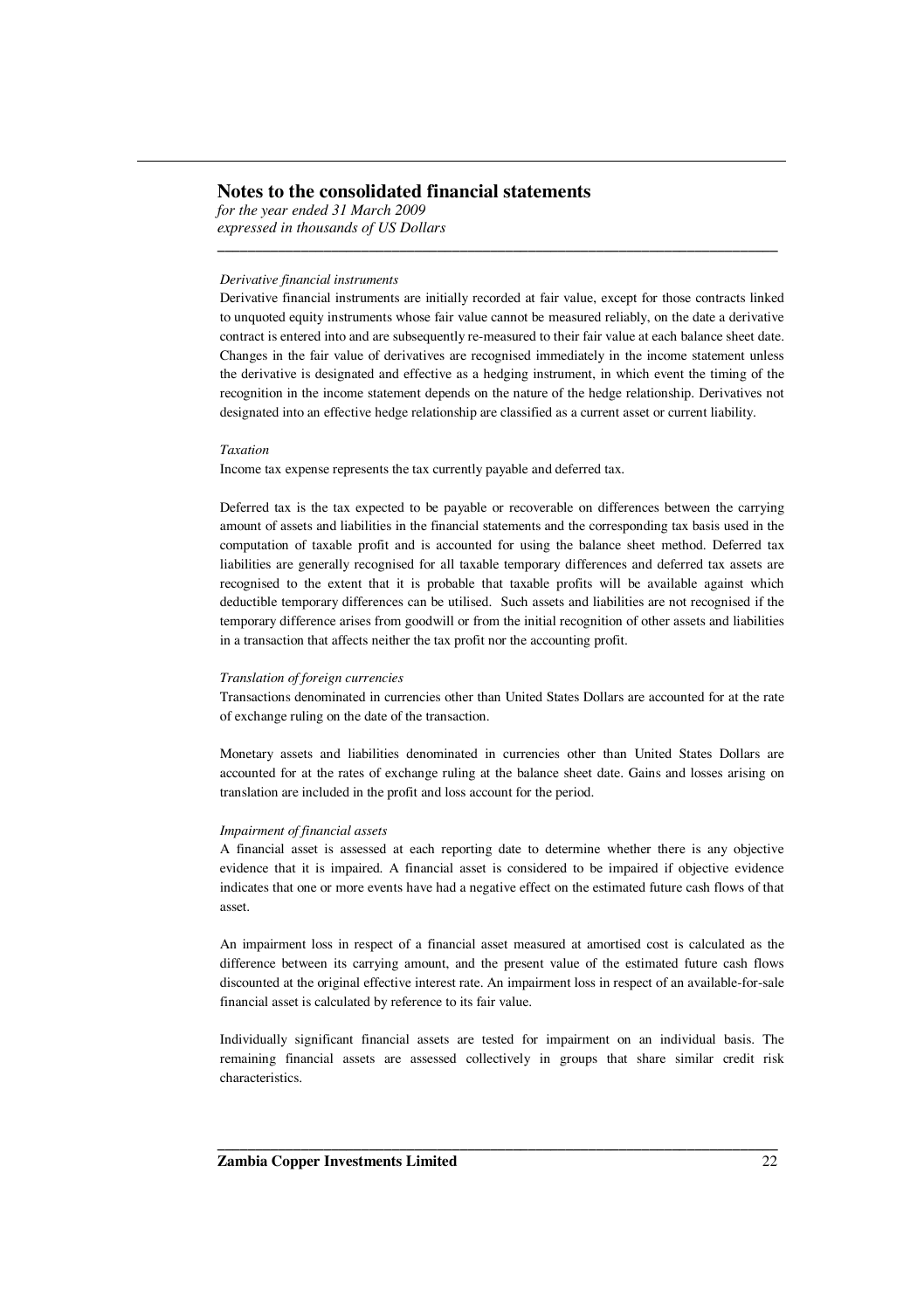*for the year ended 31 March 2009 expressed in thousands of US Dollars*

**\_\_\_\_\_\_\_\_\_\_\_\_\_\_\_\_\_\_\_\_\_\_\_\_\_\_\_\_\_\_\_\_\_\_\_\_\_\_\_\_\_\_\_\_\_\_\_\_\_\_\_\_\_\_\_\_\_\_\_\_\_\_\_\_\_\_\_\_\_\_\_\_\_\_** All impairment losses are recognised in profit or loss. Any cumulative loss in respect of an availablefor-sale financial asset recognised previously in equity is transferred to profit or loss.

An impairment loss is reversed if the reversal can be related objectively to an event occurring after the impairment loss was recognised. For financial assets measured at amortised cost and available-forsale financial assets that are debt securities, the reversal is recognised in profit or loss. For availablefor-sale financial assets that are equity securities, the reversal is recognised directly in equity.

#### *Finance income*

Finance income comprises interest income on funds invested (including available-for-sale financial assets), gains on the disposal of available-for-sale financial assets, and gains on hedging instruments that are recognised in profit or loss. Interest income is recognised as it accrues in profit or loss, using the effective interest method.

Foreign currency gains and losses are reported on a net basis.

#### *Earnings per share*

The Group presents basic and diluted earnings per share (EPS) data for its ordinary shares. Basic EPS is calculated by dividing the profit or loss attributable to ordinary shareholders of the Company by the weighted average number of ordinary shares outstanding during the period. Diluted EPS is determined by adjusting the profit or loss attributable to ordinary shareholders and the weighted average number of ordinary shares outstanding for the effects of all dilutive potential ordinary shares, which comprise convertible notes and share options granted to employees.

#### **3 Earnings per share**

|                                                                    | 2009   | 2008    |
|--------------------------------------------------------------------|--------|---------|
| Headline (loss) / earnings (USD '000)                              | (186)  | 32.339  |
| Exceptional items:                                                 |        |         |
| Negative fair value of derivative                                  |        | (4,361) |
| Reversal of provision on available for sale investment             | 702    |         |
| Earnings attributable to shareholders (USD '000)                   | 516    | 27,978  |
| Weighted average number of<br>ordinary shares in issue (thousands) | 92.870 | 126.197 |
|                                                                    |        |         |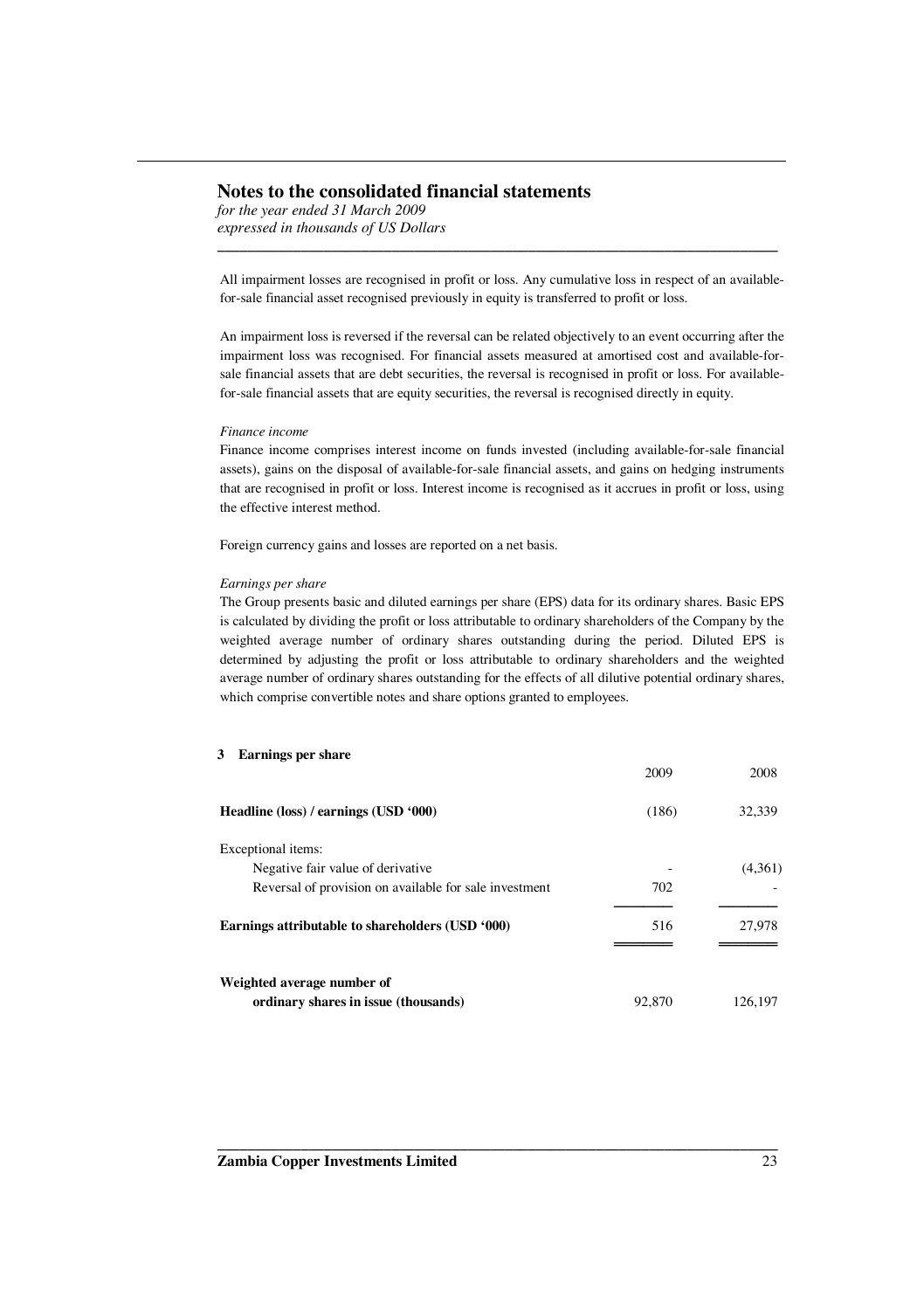*for the year ended 31 March 2009*

*expressed in thousands of US Dollars*

| Headline (loss) / earnings per share (US cents)        | (0.20) | 25.62 |
|--------------------------------------------------------|--------|-------|
| Less exceptional items per share (US cents):           |        |       |
| Negative fair value of derivative                      |        | 3.45  |
| Reversal of provision on available for sale investment | 0.76   |       |
|                                                        |        |       |
| Basic and diluted earnings per share (US cents)        | 0.56   | 22 17 |
|                                                        |        |       |

The weighted average shares of 92,869,550 results from the following ordinary shares in issue during the current year: from 1 April 2008 to 10 October 2008 at 12:00, 126,197,362 shares; and from 10 October 2008 at 12:01 to 31 March 2009, 55,677,643 shares.

#### **4 Finance income**

| Interest income on cash and cash equivalents             | 3,652 | 135  |
|----------------------------------------------------------|-------|------|
| Unwinding of discount on deferred purchase consideration |       | 330  |
|                                                          | 3,652 | 465  |
|                                                          |       |      |
| Taxation<br>5                                            |       |      |
|                                                          | 2009  | 2008 |
| Taxation expense                                         | 72    | 67   |
|                                                          |       |      |
| Payable in respect of the year                           | 72    | 67   |
| Paid during the year                                     | (88)  | (86) |
|                                                          |       |      |
| Included in trade and other receivables                  | (16)  | (19) |
|                                                          |       |      |

Taxation expense is a cost of the subsidiary, ZCI Holdings S.A., a company incorporated in Luxembourg. This subsidiary was formed as a holding company with 'milliardaire' status under the Luxembourg Law of 1929. It is exempt from income tax on profits, but is subject to a minimum annual taxation, assessed at a fixed rate based on the issued capital, equivalent to EUR 48,000. The effective tax rate for the Group is 12.2% (2008: 0.2%).

**\_\_\_\_\_\_\_\_\_\_\_\_\_\_\_\_\_\_\_\_\_\_\_\_\_\_\_\_\_\_\_\_\_\_\_\_\_\_\_\_\_\_\_\_\_\_\_\_\_\_\_\_\_\_\_\_\_\_\_\_\_\_\_\_\_\_\_\_\_\_\_\_\_\_**

2009 2008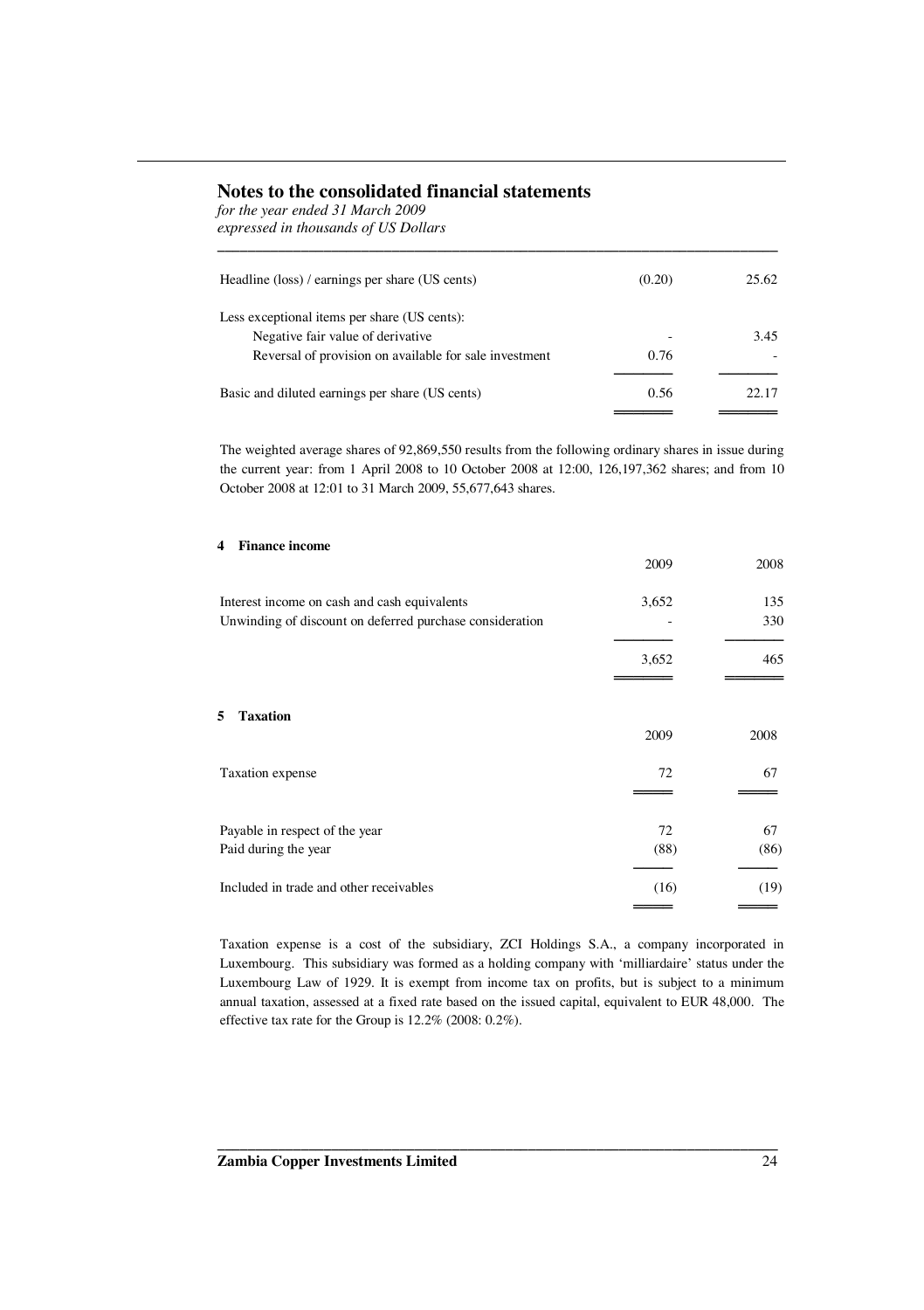*for the year ended 31 March 2009 expressed in thousands of US Dollars*

| <b>Available for sale investment</b><br>6           |           |        |
|-----------------------------------------------------|-----------|--------|
|                                                     | 2009      | 2008   |
| Balance at the beginning of the year                | 12.322    | 10,593 |
| Additions during the year                           |           | 1.600  |
| Movement in fair value for the year                 | (887)     | 129    |
| Reversal of prior year valuation recorded in equity | (702)     |        |
| Disposal during the year                            | (10, 733) |        |
|                                                     |           |        |
| Balance at the end of the year                      |           | 12.322 |
|                                                     |           |        |

**\_\_\_\_\_\_\_\_\_\_\_\_\_\_\_\_\_\_\_\_\_\_\_\_\_\_\_\_\_\_\_\_\_\_\_\_\_\_\_\_\_\_\_\_\_\_\_\_\_\_\_\_\_\_\_\_\_\_\_\_\_\_\_\_\_\_\_\_\_\_\_\_\_\_**

The investment above represented investments in an equity mutual fund. The fair value for available for sale investments is based on dealer price quotations.

#### **7 Cash and cash equivalents**

|                                  | 2009    | 2008  |
|----------------------------------|---------|-------|
| Call deposits and cash at bank   | 18,046  | 6.584 |
| Investment in money market funds | 84,893  |       |
| Balance at the end of the year   | 102.939 | 6.584 |
|                                  |         |       |

Cash and cash equivalents include cash in current accounts and liquid investments which mature within one month. The credit risk on cash and liquid funds is limited because the counterparties are banks with high credit ratings assigned by international credit-rating agencies.

Cash and cash equivalents are measured at fair value based on the relevant exchange rates at the balance sheet date. All deposits have a floating interest rate and mature within one month.

#### **8 Capital and contributed surplus**

|                                                              | 2009   | 2008   |
|--------------------------------------------------------------|--------|--------|
| Share capital                                                |        |        |
| Authorised                                                   |        |        |
| 130,000,000 ordinary shares of BD\$0.24 each (USD 0.24 each) | 31,200 | 31.200 |
| 50,000 deferred shares of BD\$0.24 each (USD 0.24 each)      | 12     | 12     |
|                                                              | 31.212 | 31.212 |
|                                                              |        |        |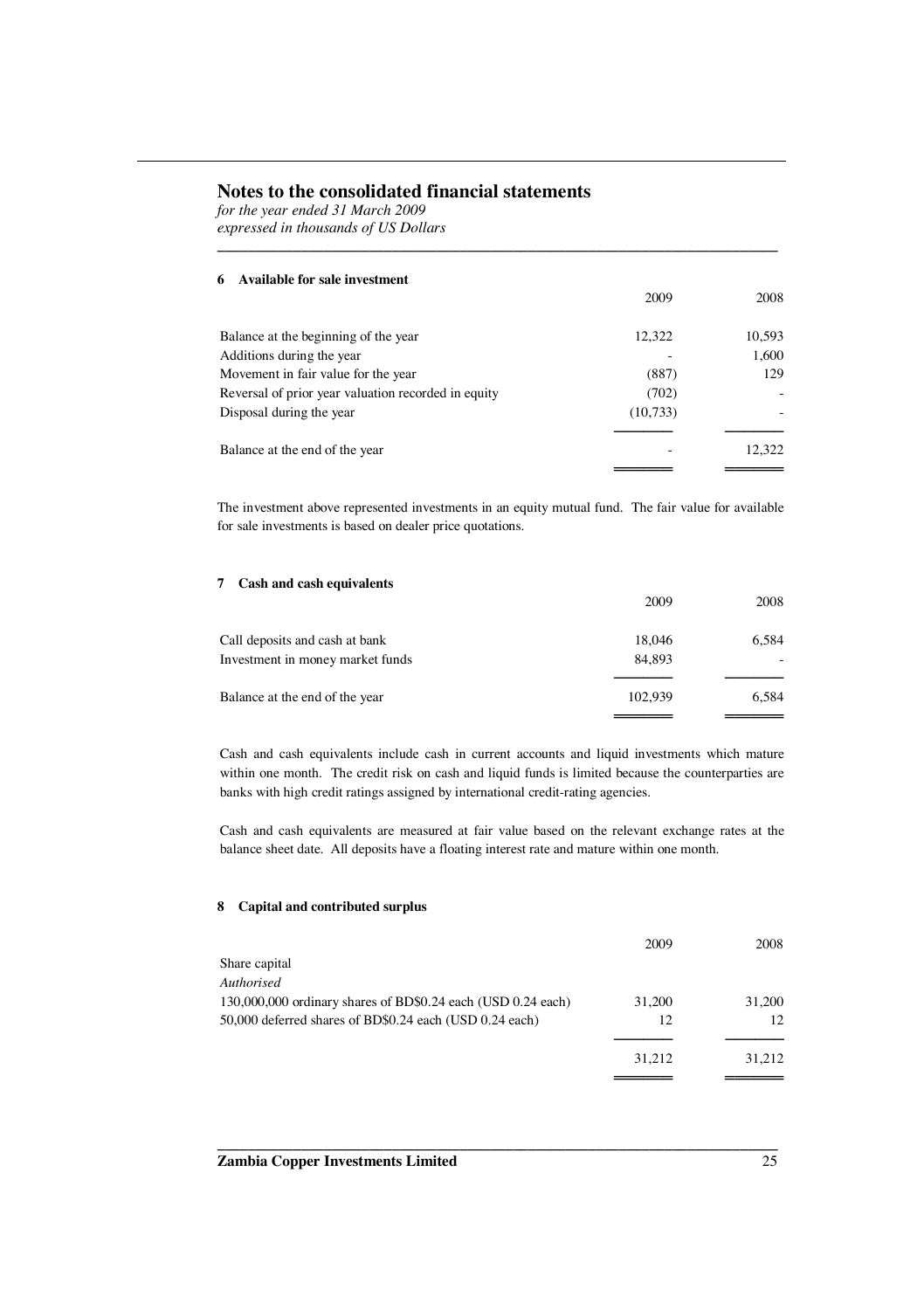*for the year ended 31 March 2009 expressed in thousands of US Dollars*

| 2009    | 2008    |
|---------|---------|
|         |         |
| 13.363  | 30.287  |
| 12      | 12      |
| 13.375  | 30,299  |
| 89.313  | 304,248 |
| 102.688 | 334,547 |
|         |         |

**\_\_\_\_\_\_\_\_\_\_\_\_\_\_\_\_\_\_\_\_\_\_\_\_\_\_\_\_\_\_\_\_\_\_\_\_\_\_\_\_\_\_\_\_\_\_\_\_\_\_\_\_\_\_\_\_\_\_\_\_\_\_\_\_\_\_\_\_\_\_\_\_\_\_**

#### *Ordinary shares*

The ordinary shares have full voting rights and rights to dividends, and will be entitled on a winding up to a distribution equal to their par value and share premium created on their issue.

Following an extraordinary general meeting of shareholders held at 12:00 on 24 September 2008, the Company repurchased 70,519,719 ordinary shares at a price of USD 1.8648 per share, total of USD 131,505,172, in accordance with the terms of a voluntary tender offer. The shares were subsequently cancelled.

#### *Deferred shares*

The deferred shares do not have any voting rights or right to participate in the profits or assets of the Company, other than the right to receive on the winding up of the Company the amount paid up, up to the amount of 24 Bermudian cents only, after all ordinary shares have received a distribution equal to their par value and any share premium which remains distributable to them.

#### *Contributed surplus*

On 20 March 2009, in compliance with the Bermuda Companies Act, the directors resolved to allocate a portion of the contributed surplus, which arose from a restructuring in 2002, to offset the accumulated losses of the Company.

#### **9 Subsidiaries and associated company**

Details of the Company and its subsidiaries at 31 March 2009 are as follows:

|                                   | Place of      | Proportion      |                    |
|-----------------------------------|---------------|-----------------|--------------------|
|                                   | incorporation | of ownership    |                    |
|                                   | and operation | interest $(\%)$ | Principal activity |
| Name of parent company            |               |                 |                    |
| Zambia Copper Investments Limited | Bermuda       | $\sim$          | Holding company    |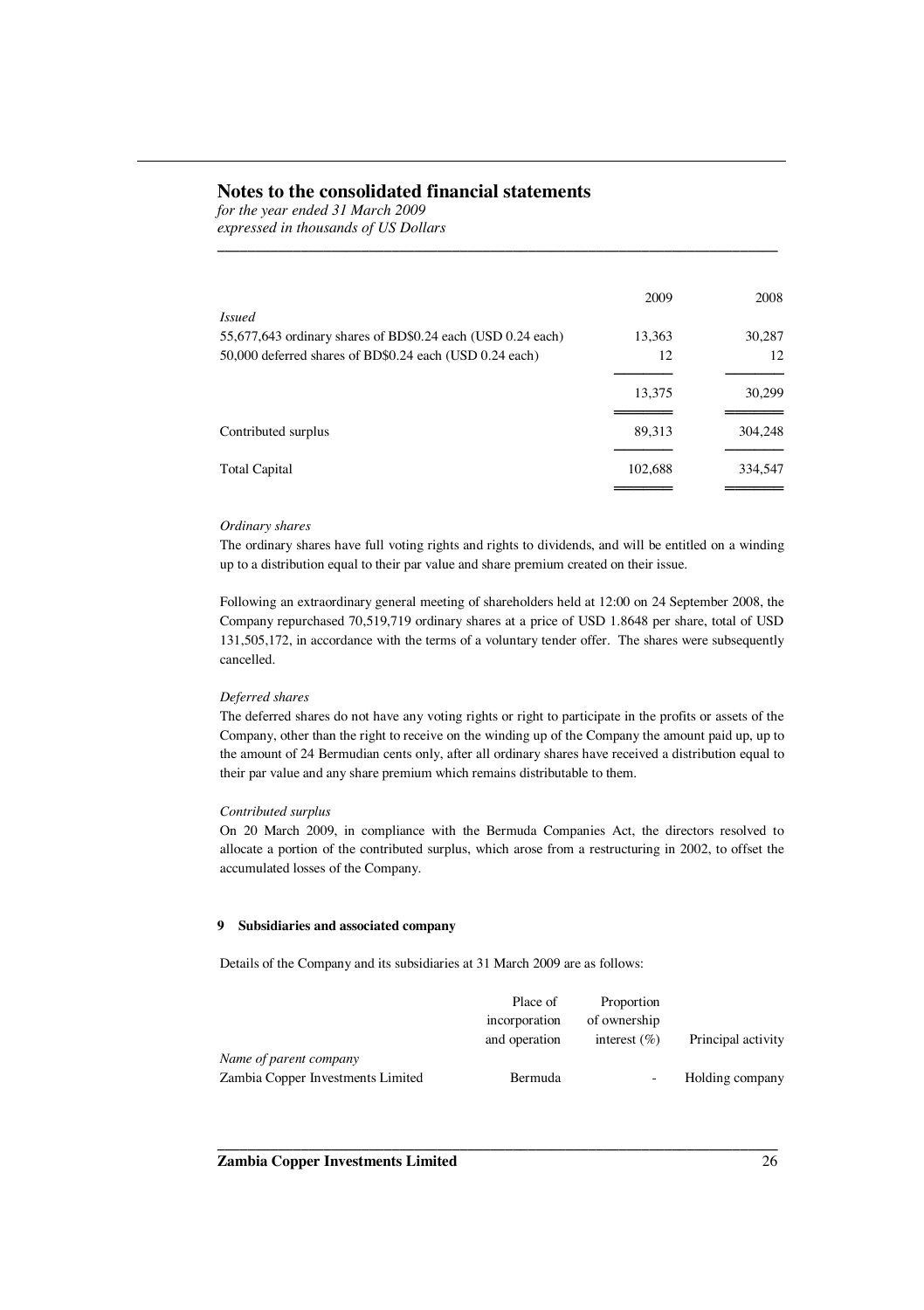*for the year ended 31 March 2009 expressed in thousands of US Dollars*

| Name of subsidiary          |            |         |                 |
|-----------------------------|------------|---------|-----------------|
| ZCI Holdings S.A.           | Luxembourg | $100\%$ | Holding company |
| <b>ZCI Holdings Limited</b> | Liberia    | $100\%$ | Holding company |

**\_\_\_\_\_\_\_\_\_\_\_\_\_\_\_\_\_\_\_\_\_\_\_\_\_\_\_\_\_\_\_\_\_\_\_\_\_\_\_\_\_\_\_\_\_\_\_\_\_\_\_\_\_\_\_\_\_\_\_\_\_\_\_\_\_\_\_\_\_\_\_\_\_\_**

The Company held a 100% equity stake in Zambia Copper Investments (Luxembourg) Limited, a dormant holding company incorporated in Luxembourg. This investment had been fully provided for in the separate financial statements of the Company in previous years. On 24 March 2009, the shareholding with net book value of zero was sold for one US Dollar.

The Company held a 28.4% equity stake in Konkola Copper Mines Plc (KCM), a company registered in the Republic of Zambia and operating in mining and ore processing. With effect from 30 September 2007, this investment met the criteria to be classified as held for sale in accordance with IFRS 5. From that date, it was no longer considered to be an associated company, and equity accounting was discontinued. Vedanta settled its obligations under the terms of the Vedanta call option deed with an effective date of 9 April 2008. The Group's 28.4% equity investment in KCM was transferred to Vedanta on that date in exchange for the cash receipt of the exercise price of Vedanta's call option, USD 213,150,000.

#### **10 Related party transactions**

Following the buy back of the ordinary shares (see note 8), Copperbelt Development Foundation (CDF) holds 71.5% of the Group and has become the new ultimate controlling party of the Group. CDF received USD 30,000,000 in exchange for 16,087,516 shares tendered in accordance with the terms of the share buy back.

The Company has no employees and in consequence utilises the administrative services of Maitland Luxembourg S.A., which is part of the Maitland Group. Steven Georgala is a director of the Maitland Group. The Maitland Group received from ZCI fees of USD 665,499 (2008: USD 804,442).

The directors of the Company received fees of USD 205,948 (2008: USD 173,553) for their services and USD 87,380 for additional expenses (2008: USD 82,671). All directors fees payable to S. Georgala are payable to the Maitland Group.

#### **11 Subsequent events**

The Company made a binding offer of finance to African Copper Plc (ACU) which was accepted by ACU after a vote of its shareholders at the 7 May 2009 ACU Extraordinary General Meeting. ZCI provided interim bridge financing of USD 7,000,000 and USD 25,400,000 to ACU so that ACU could meet its operating current cash requirements and repay pre-existing creditors and bondholders. The Company also made payments of approximately USD 6,000,000 directly to three unrelated creditors in order to retire a portion of ACU's outstanding debts.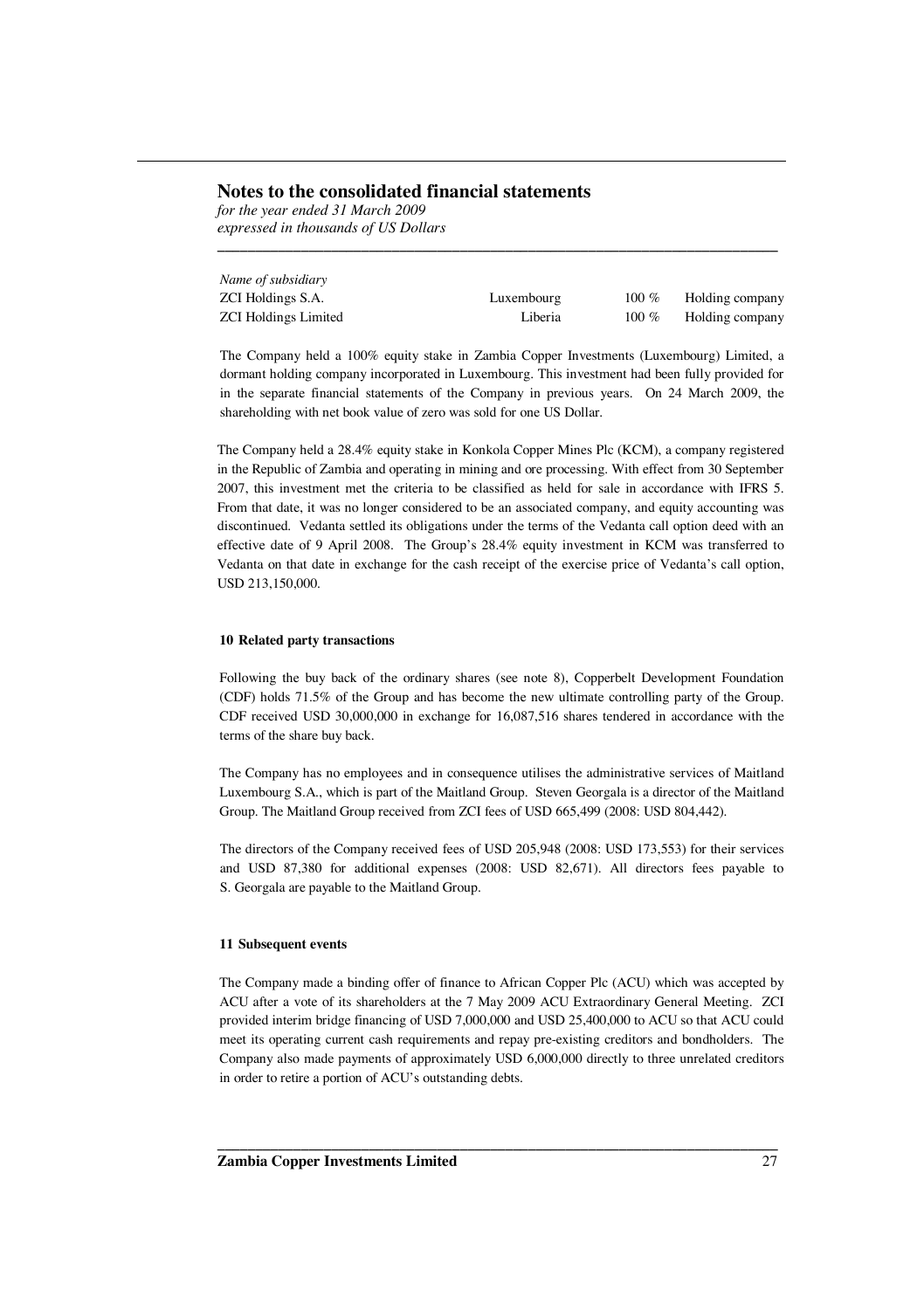*for the year ended 31 March 2009 expressed in thousands of US Dollars*

On 21 May 2009, the Company completed a Share Subscription Agreement under which ZCI subscribed for 676,570,500 new ordinary shares of 1 pence each in the capital of ACU, resulting in ZCI holding an 82.16% interest in the issued share capital of ACU.

**\_\_\_\_\_\_\_\_\_\_\_\_\_\_\_\_\_\_\_\_\_\_\_\_\_\_\_\_\_\_\_\_\_\_\_\_\_\_\_\_\_\_\_\_\_\_\_\_\_\_\_\_\_\_\_\_\_\_\_\_\_\_\_\_\_\_\_\_\_\_\_\_\_\_**

On 18 June 2009, the ACU Group and ZCI entered into a new Term Loan Facility Agreement for an aggregate amount up to USD 31,129,100 which ACU may only use to repay the interim bridge loans. Tranche A of the Term Loan Facility, for USD 8,379,100, bears interest at 12 per cent per annum and is convertible into ordinary share of 1 pence each in ACU at a conversion price of 1 pence per share. The maximum aggregate number of new ordinary shares which may be issued pursuant to the conversion rights is 556,307,262 new shares. Tranche B of the Term Loan Facility, for an amount up to USD 22,750,000, bears interest at 14 per cent per annum and is not convertible. The Term Loan Facility is not effective until security over assets of the ACU Group is perfected.

These agreements, Share Subscription and Term Loan Facility, will be ratified by the ZCI shareholders, who will vote at the ZCI Annual General Meeting on 16 September 2009. The majority shareholder of ZCI has already provided written confirmation of their approval of the ACU transaction. For purposes of IFRS 3, fair values have not yet been finalised.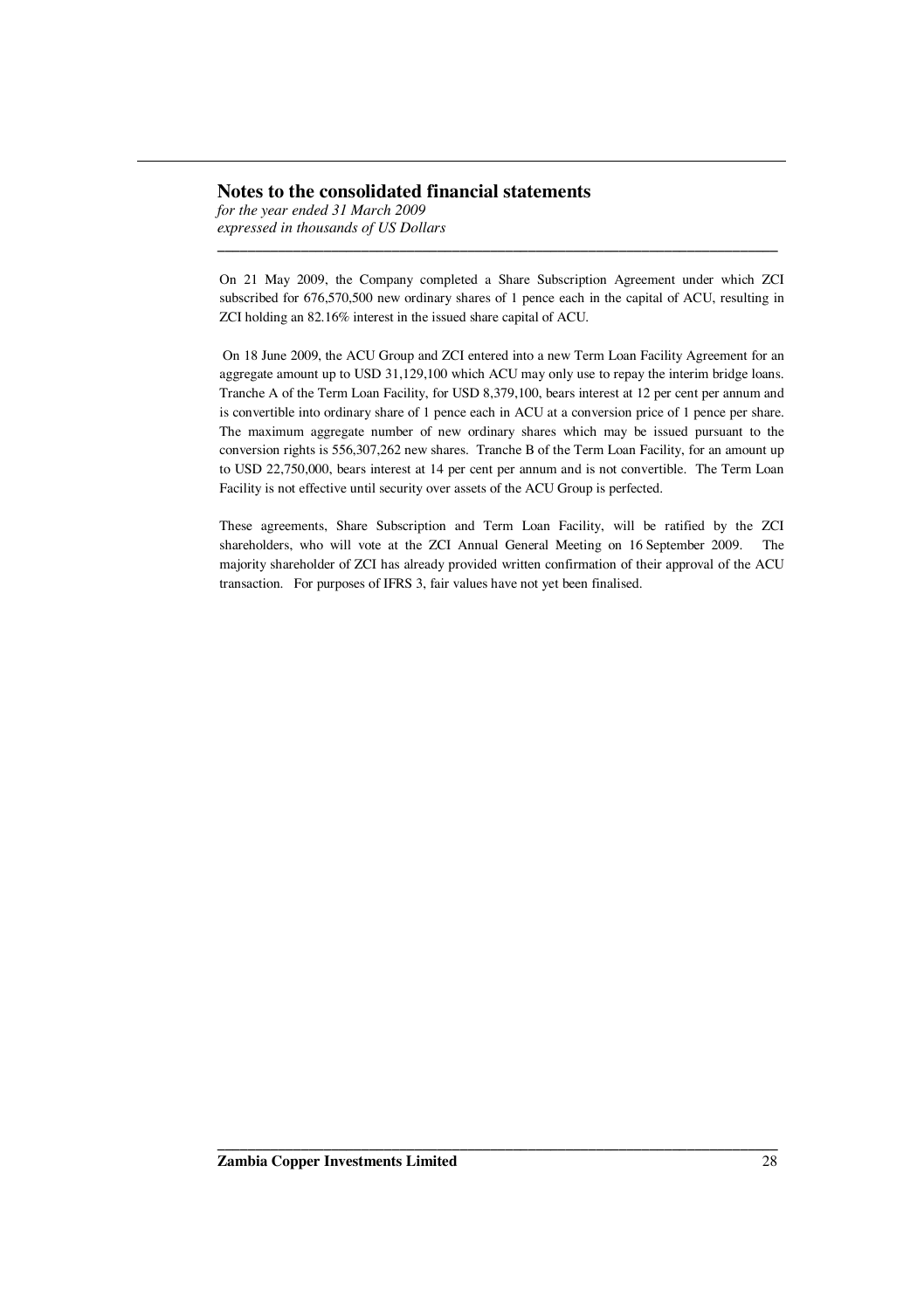#### **Report of the auditor**

#### **Independent Auditor's Report**

To the Members of Zambia Copper Investments Limited

#### **Report on the Financial Statements**

We have audited the group financial statements of Zambia Copper Investments Limited which comprise the balance sheet at 31 March 2009, and the income statement, the statement of changes in equity and cash flow statement for the year then ended, and the notes to the financial statements, which include a summary of significant accounting policies as set out on pages 15 to 28.

**\_\_\_\_\_\_\_\_\_\_\_\_\_\_\_\_\_\_\_\_\_\_\_\_\_\_\_\_\_\_\_\_\_\_\_\_\_\_\_\_\_\_\_\_\_\_\_\_\_\_\_\_\_\_\_\_\_\_\_\_\_\_\_\_\_\_\_\_\_\_\_\_\_\_**

#### *Directors' Responsibility for the Financial Statements*

The company's directors are responsible for the preparation and fair presentation of these financial statements in accordance with International Financial Reporting Standards. This responsibility includes: designing, implementing and maintaining internal control relevant to the preparation and fair presentation of financial statements that are free from material misstatement, whether due to fraud or error; selecting and applying appropriate accounting policies; and making accounting estimates that are reasonable in the circumstances.

#### *Auditor's Responsibility*

Our responsibility is to express an opinion on these financial statements based on our audit. We conducted our audit in accordance with International Standards on Auditing. Those standards require that we comply with ethical requirements and plan and perform the audit to obtain reasonable assurance whether the financial statements are free from material misstatement.

An audit involves performing procedures to obtain audit evidence about the amounts and disclosures in the financial statements. The procedures selected depend on the auditor's judgement, including the assessment of the risks of material misstatement of the financial statements, whether due to fraud or error. In making those risk assessments, the auditor considers internal control relevant to the entity's preparation and fair presentation of the financial statements in order to design audit procedures that are appropriate in the circumstances, but not for the purpose of expressing an opinion on the effectiveness of the entity's internal control. An audit also includes evaluating the appropriateness of accounting policies used and the reasonableness of accounting estimates made by management, as well as evaluating the overall presentation of the financial statements.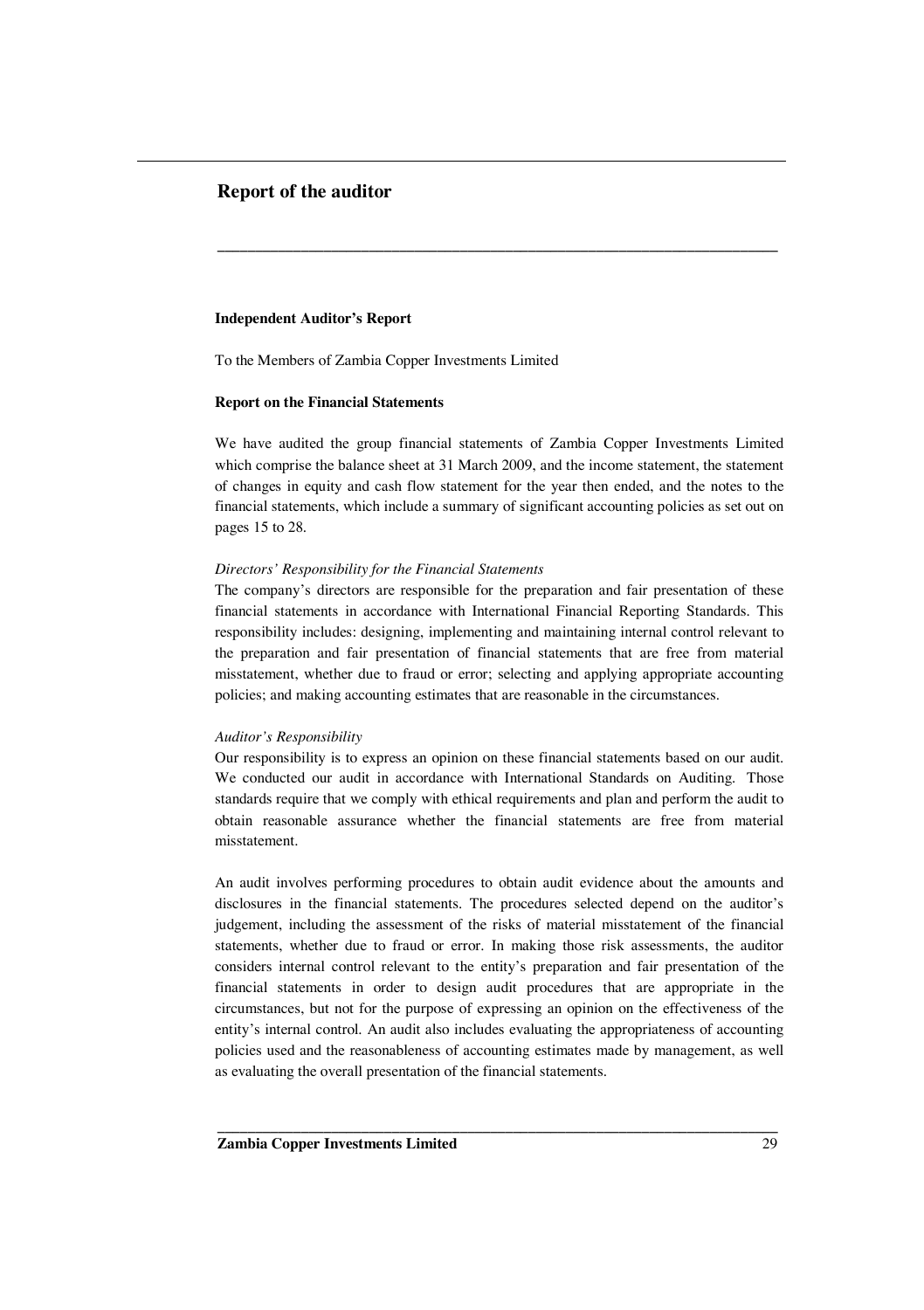#### **Report of the auditor**

*Continued*

**\_\_\_\_\_\_\_\_\_\_\_\_\_\_\_\_\_\_\_\_\_\_\_\_\_\_\_\_\_\_\_\_\_\_\_\_\_\_\_\_\_\_\_\_\_\_\_\_\_\_\_\_\_\_\_\_\_\_\_\_\_\_\_\_\_\_\_\_\_\_\_\_\_\_** We believe that the audit evidence we have obtained is sufficient and appropriate to provide a basis for our audit opinion.

#### *Opinion*

In our opinion, these financial statements present fairly, in all material respects, the consolidated financial position of Zambia Copper Investments Limited at 31 March 2009, and its consolidated and separate financial performance and consolidated and separate cash flow for the year then ended in accordance with International Financial Reporting Standards.

#### *Report on Other Legal and Regulatory Requirements*

In accordance with our responsibilities in terms of Section 44(2) and 44(3) of the Auditing Profession Act, we report that we have identified certain unlawful acts or omissions committed by persons responsible for the management of Zambia Copper Investments Limited which constitute reportable irregularities in terms of the Auditing Profession Act, and have reported such matters to the Independent Regulatory Board for Auditors. The matters pertaining to the irregularities have been described in the directors' report.

**\_\_\_\_\_\_\_\_\_\_\_\_\_\_\_\_\_\_\_\_\_\_\_\_\_\_\_\_\_\_\_\_\_\_\_\_\_\_\_\_\_\_\_\_\_\_\_\_\_\_\_\_\_\_\_\_\_\_\_\_\_\_\_\_\_\_\_\_\_\_\_\_\_\_**

KPMG Inc. Registered Auditor

Per K Volschenk Chartered Accountant (SA) Registered Auditor Director 13 July 2009

85 Empire Road Parktown South Africa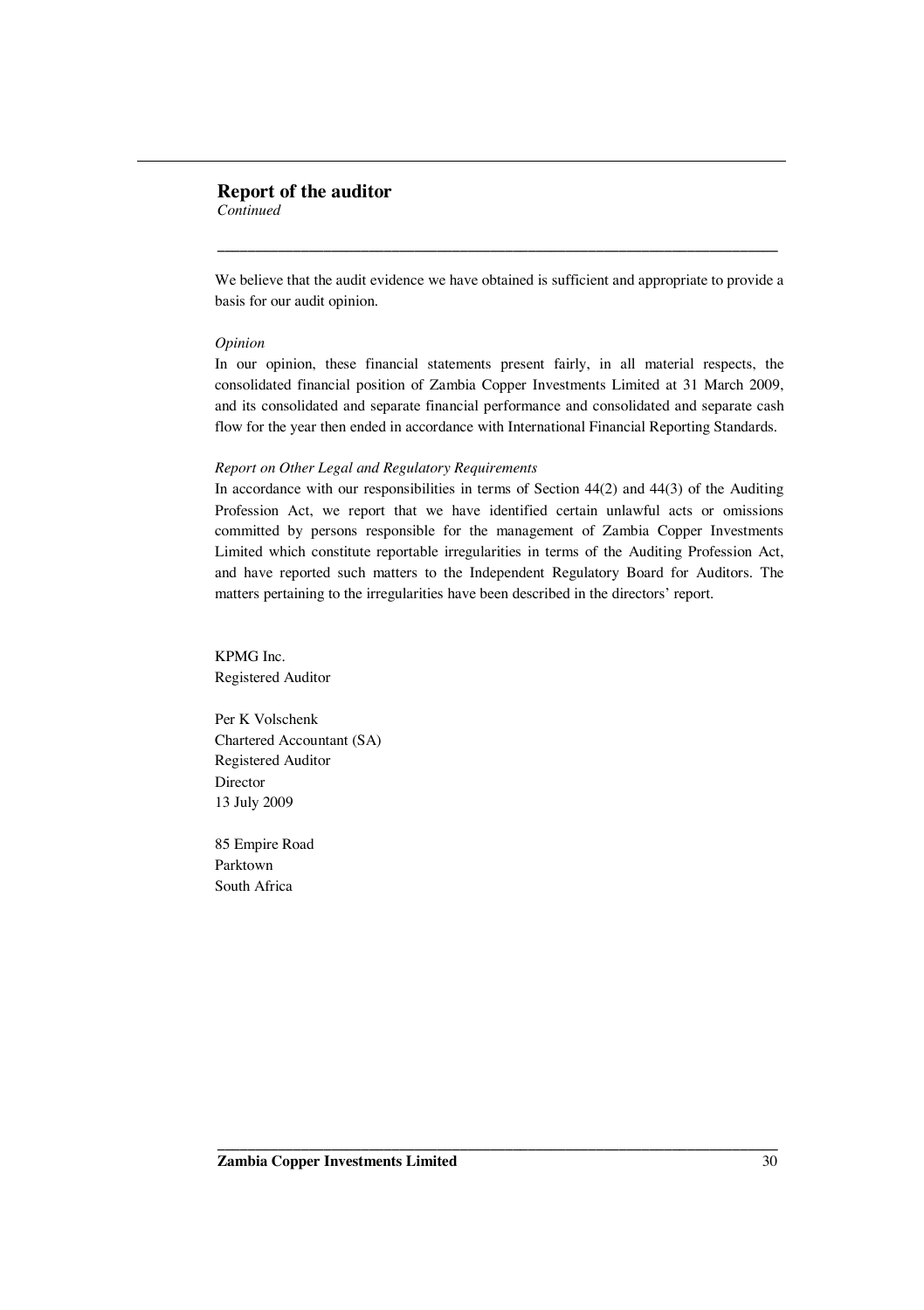### **Notice of Annual General Meeting**

Notice is hereby given that the thirty-ninth annual general meeting of the shareholders of Zambia Copper Investments Limited will be held at Hotel Novotel, 35 rue du Laboratoire, Luxembourg, on Wednesday 16 September 2009 at 14h00 CET to pass the following resolutions with or without modification:

**\_\_\_\_\_\_\_\_\_\_\_\_\_\_\_\_\_\_\_\_\_\_\_\_\_\_\_\_\_\_\_\_\_\_\_\_\_\_\_\_\_\_\_\_\_\_\_\_\_\_\_\_\_\_\_\_\_\_\_\_\_\_\_\_\_\_\_\_\_\_\_\_\_\_**

- 1. To consider the financial statements and the reports of the directors and auditors for the year ended 31 March 2009.
- 2. To propose the re-election of the following directors:
	- 2.1 T Kamwendo
	- 2.2 D Rodier
	- 2.3 S Georgala
	- 2.4 M Clerc
	- 2.5 S Simukanga
	- 2.6 E Hamuwele
	- 2.7 MM du Toit

who retire in terms of the Bye-Laws of the Company, and being eligible, recommended, and available, have offered themselves for re-election.

A brief CV of each directors standing for re-election at the annual general meeting appears on pages 6/9 of the annual report.

- 3. To ratify and approve all actions taken by the directors of ZCI to the date of this Annual General Meeting, including, but not solely limited to, the Share Subscription Agreement and Term Loan Agreement with African Copper Plc.
- 4. To approve the remuneration of the directors for the period ended 31 March 2009.
- 5. To reappoint the auditors, to fix their remuneration, and to note that the individual registered auditor who will undertake the audit during the financial year ending 31 March 2010 is Mr Kobus Volschenk.
- 6. Special Resolution 1:

To resolve that, as contemplated in section 42A of the Bermudian Companies Act, the acquisitions by the Company, and/or any subsidiary of the Company, from time to time of the issued ordinary shares of the Company, upon such terms and conditions and in such amounts as the directors of the Company may from time to time determine, be and is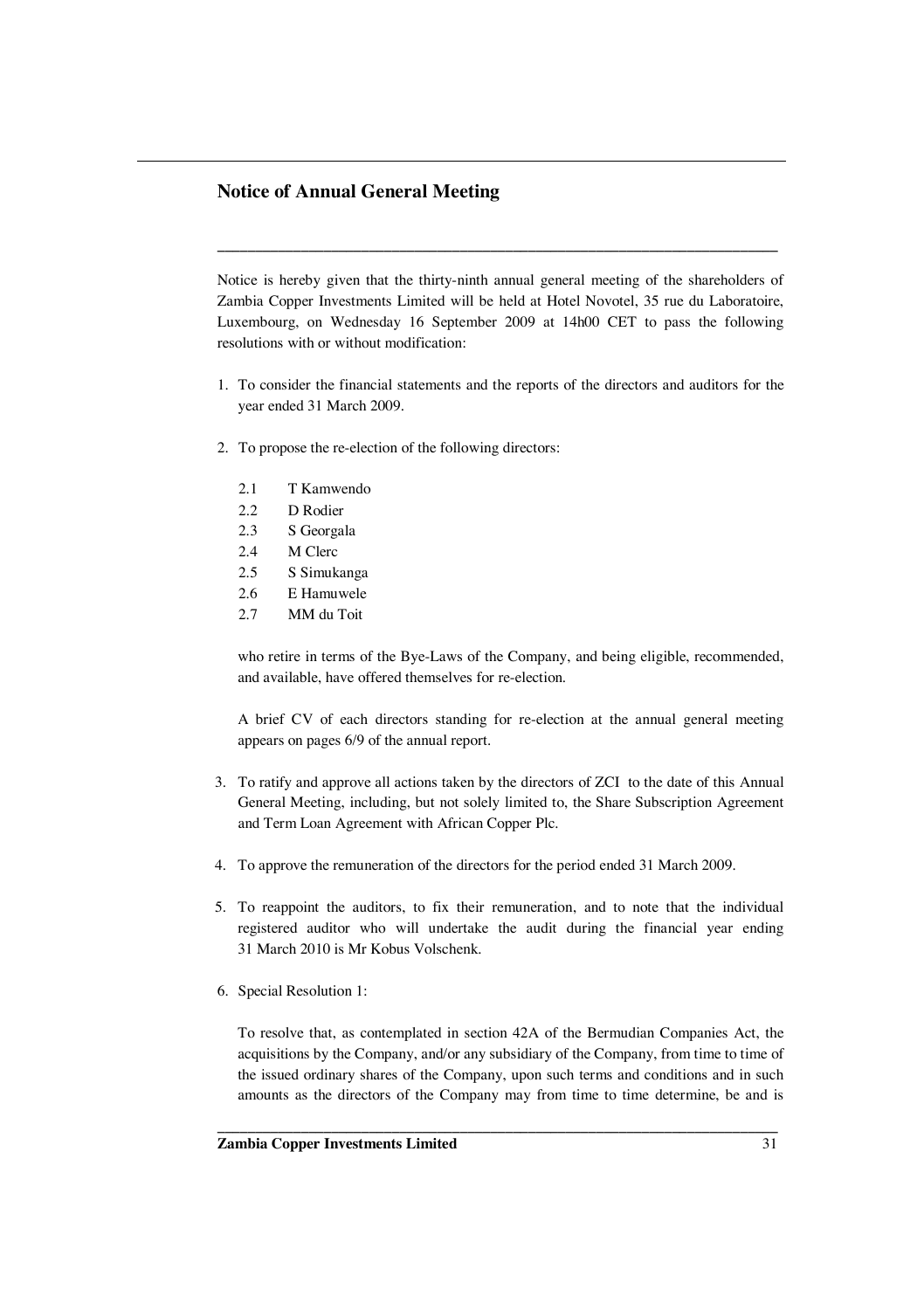hereby authorised, but subject to the Bye-Laws of the Company, the provisions of the Bermudian Companies Act and the JSE Limited Listings Requirements from time to time, when applicable, and the following limitations, namely that:

**\_\_\_\_\_\_\_\_\_\_\_\_\_\_\_\_\_\_\_\_\_\_\_\_\_\_\_\_\_\_\_\_\_\_\_\_\_\_\_\_\_\_\_\_\_\_\_\_\_\_\_\_\_\_\_\_\_\_\_\_\_\_\_\_\_\_\_\_\_\_\_\_\_\_**

- the repurchase of securities being effected through the order books operated by the JSE and/or the Paris Euronext trading system and done without any prior understanding or arrangement between the Company and the counter party (reported trades are prohibited);
- this general authority shall only be valid until the Company's next annual general meeting, provided that it shall not extend beyond 15 (fifteen) months from the date of passing of this special resolution;
- in determining the price at which the Company's ordinary shares are acquired by the Company in terms of this general authority, the maximum premium at which such ordinary shares may be acquired will be 10% (ten per cent) of the weighted average of the market price at which such ordinary shares are traded on the JSE, as determined over the 5 (five) trading days immediately preceding the date of the repurchase of such ordinary shares by the Company. The JSE should be consulted for a ruling if the applicant's securities have not traded in such 5 day business day period;
- acquisitions of ordinary shares in the aggregate in any one financial year may not exceed 20% (twenty per cent) of the Company's issued ordinary share capital as at the beginning of the financial year;
- the Company may only undertake a repurchase of securities if, after such repurchase, it still complies with paragraphs 3.37 to 3.41 of the JSE Limited Listings Requirements concerning shareholder spread;
- the Company or its subsidiaries may not repurchase securities during a prohibited period as defined in paragraph 3.67 of the JSE Limited Listings Requirements unless they have in place a repurchase programme where the dates and quantities of securities to be traded during the relevant period are fixed (not subject to any variation) and full details of the programme have been disclosed in an announcement over SENS prior to the commencement of the prohibited period; and
- when the Company has cumulatively repurchased 3% of the initial number of the relevant class of securities, and for each 3% in aggregate of the initial number of that class acquired thereafter, an announcement will be made; and
- the Company may only appoint one agent to effect any repurchase(s) on its behalf.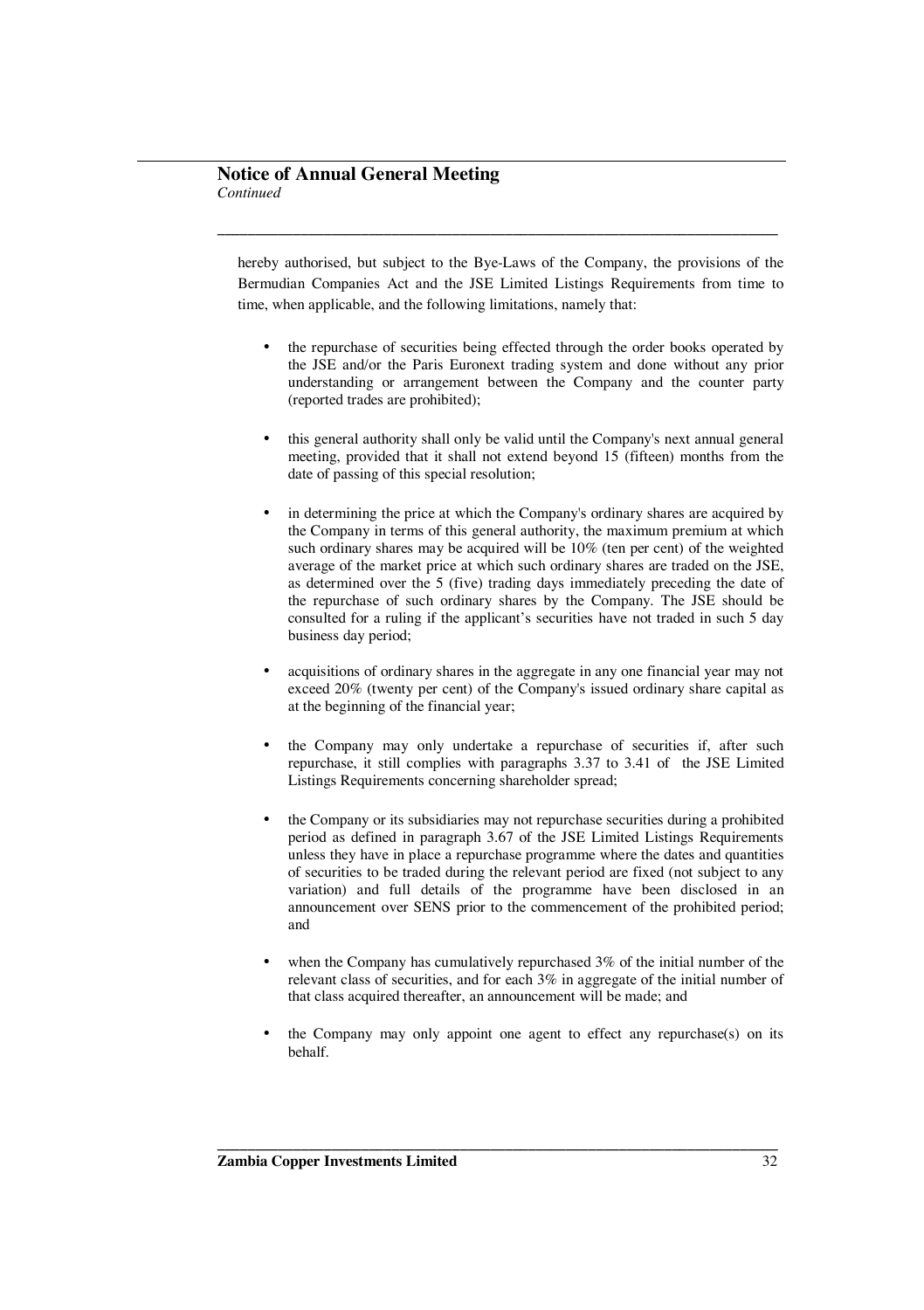**\_\_\_\_\_\_\_\_\_\_\_\_\_\_\_\_\_\_\_\_\_\_\_\_\_\_\_\_\_\_\_\_\_\_\_\_\_\_\_\_\_\_\_\_\_\_\_\_\_\_\_\_\_\_\_\_\_\_\_\_\_\_\_\_\_\_\_\_\_\_\_\_\_\_** The directors undertake that they will not effect a general repurchase of shares and as contemplated above unless the following can be met:

- the Company and the Group are in a position to repay their debt in the ordinary course of business for a period of 12 months after the date of the general repurchase;
- the assets of the Company and the Group, being fairly valued in accordance with International Financial Reporting Standards, are in excess of the liabilities of the Company and the Group for a period of 12 months after the date of the general repurchase;
- the share capital and reserves of the Company and the Group are adequate for ordinary business purposes for the next twelve months following the date of the general repurchase;
- the available working capital of the Company and the Group will be adequate for ordinary business purposes for a period of 12 months after the date of the general repurchase;
- before entering the market to proceed with the general repurchase, the Company's Sponsor has confirmed the adequacy of the Company's and the Group's working capital in writing to the JSE;

#### **Other disclosure in terms of the JSE Limited Listings Requirements Section 11.26**

The JSE Limited Listings Requirements require the following disclosure, some of which are elsewhere in the annual report of which this notice forms part as set out below:

- Directors and management page 4;
- Major shareholders of the Company page 10;
- Directors' interests in securities pages 9; and<br>• Share capital of the Company pages  $25/26$
- Share capital of the Company pages 25/26.

#### **Litigation statement**

In terms of section 11.26 of the Listings Requirements of the JSE, the directors, whose names are given on page 4 of the annual report of which this notice forms part. are not aware of any legal or arbitration proceedings, including proceedings that are pending or threatened, that may have or have had in the recent past, being at least the previous 12 months, a material effect on the Group's financial position.

#### **Directors' responsibility statement**

The directors, whose names are given on page 4 of the annual report, collectively and individually accept full responsibility for the accuracy of the information pertaining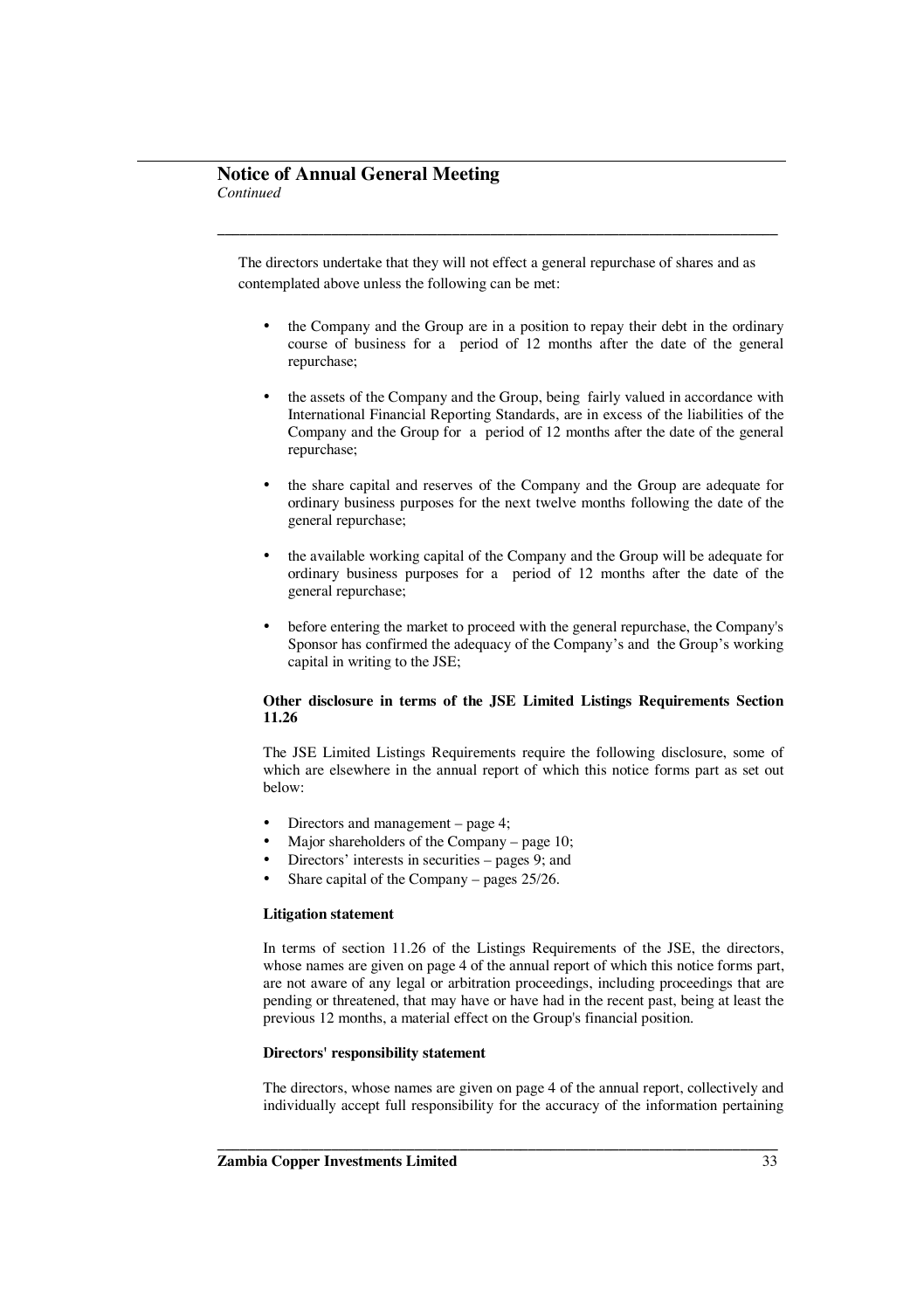#### **Notice of Annual General Meeting** *Continued*

to this resolution and certify that to the best of their knowledge and belief there are no facts that have been omitted which would make any statement false or misleading, and that all reasonable enquiries to ascertain such facts have been made and that this resolution contains all information required by law and the JSE Limited Listings Requirements.

**\_\_\_\_\_\_\_\_\_\_\_\_\_\_\_\_\_\_\_\_\_\_\_\_\_\_\_\_\_\_\_\_\_\_\_\_\_\_\_\_\_\_\_\_\_\_\_\_\_\_\_\_\_\_\_\_\_\_\_\_\_\_\_\_\_\_\_\_\_\_\_\_\_\_**

#### **Material change or no material changes to report**

Other than the facts and developments reported on in the annual report, there have been no material changes in the financial position of the Company and its subsidiaries since the date of signature of the audit report and the date of this notice.

#### **Reason and effect**

The reason and effect for special resolution no. 1 is to authorise the Company and/or its subsidiaries Company by way of a general authority to acquire its own issued shares on such terms, conditions and in such amounts as determined from time to time by the directors of the Company subject to the limitations set out above.

#### **Statement of board's intention**

The directors of the Company have no specific intention to effect the provisions of special resolution number no. 1 but will however, continually review the Company's position, having regard to prevailing circumstances and market conditions, in considering whether to effect the provisions of special resolution number no. 1.

#### **Voting and Proxies**

Shareholders who have not dematerialised their shares or who have dematerialised their shares with "own name" registration are entitled to attend and vote at the meeting and are entitled to appoint a proxy or proxies to attend, speak and vote in their stead. The person so appointed need not be a member. Proxy forms should be forwarded to reach the company's transfer secretaries, Computershare Investor Services (Pty) Limited, 70 Marshall Street, Johannesburg, 2001 or posted to the transfer secretaries at P O Box 61051, Marshalltown, 2107, South Africa, so as to be received by not more than 48 hours before the time fixed for the holding of the meeting at 14h00 on Wednesday 16 September 2009. Proxy forms should only be completed by members who have not dematerialised their shares or who have dematerialised their shares with "own name" registration.

On a show of hands, every member of the company present in person or represented by proxy shall have one vote only. On a poll, every member of the company shall have one vote for every share held in the company by such member.

Members who have dematerialised their shares, other than those members who have dematerialised their shares with "own name" registration should contact their Central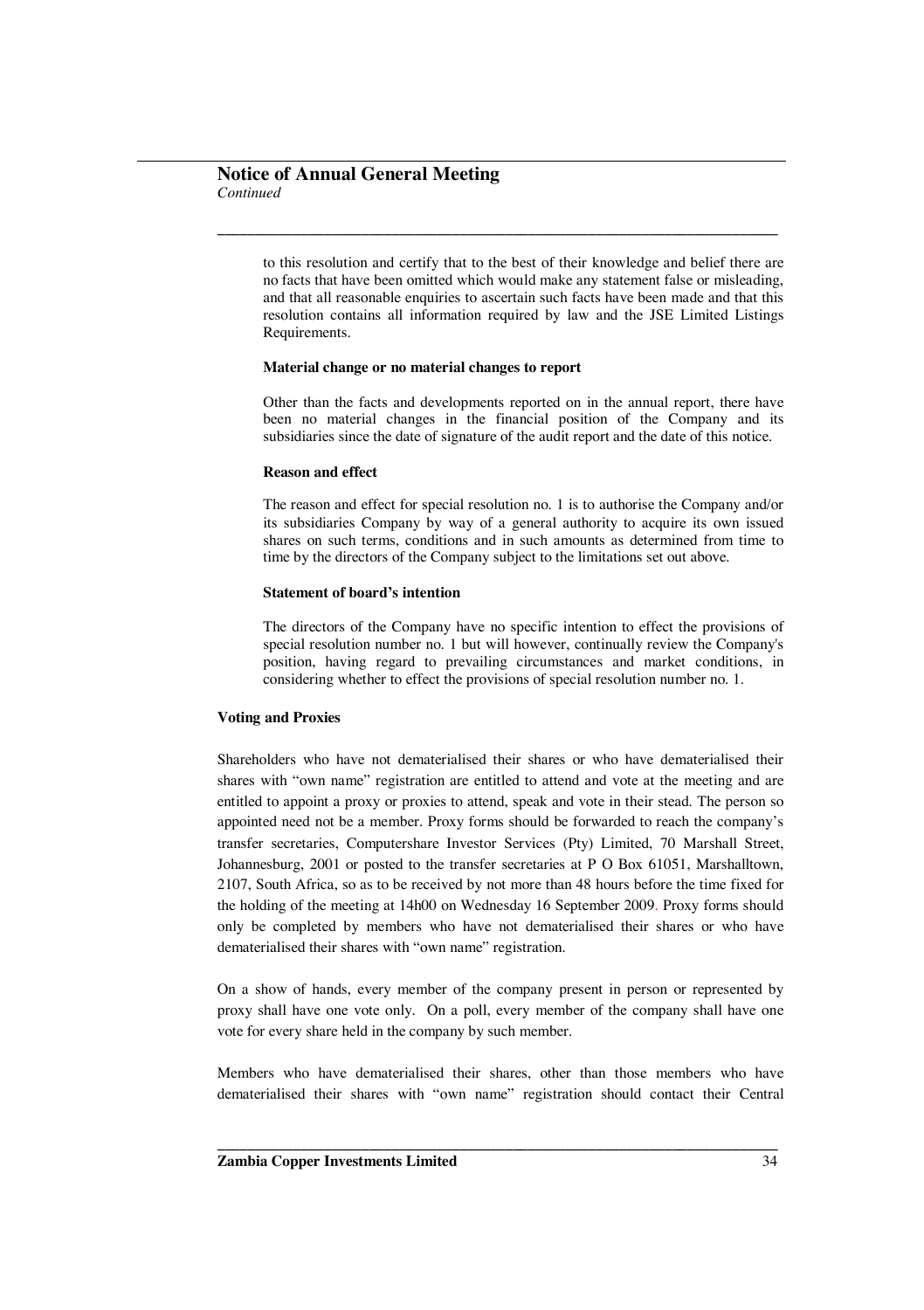## **Notice of Annual General Meeting**

*Continued*

**\_\_\_\_\_\_\_\_\_\_\_\_\_\_\_\_\_\_\_\_\_\_\_\_\_\_\_\_\_\_\_\_\_\_\_\_\_\_\_\_\_\_\_\_\_\_\_\_\_\_\_\_\_\_\_\_\_\_\_\_\_\_\_\_\_\_\_\_\_\_\_\_\_\_** Securities Depository Participant (CSDP) or broker in the manner and time stipulated in their agreement:

- to furnish them with their voting instructions; and
- in the event that they wish to attend the meeting, to obtain the necessary authority to do so.

A form of proxy is enclosed with this annual report.

#### **By order of the board of directors**

John Kleynhans **Company Secretary** 13 July 2009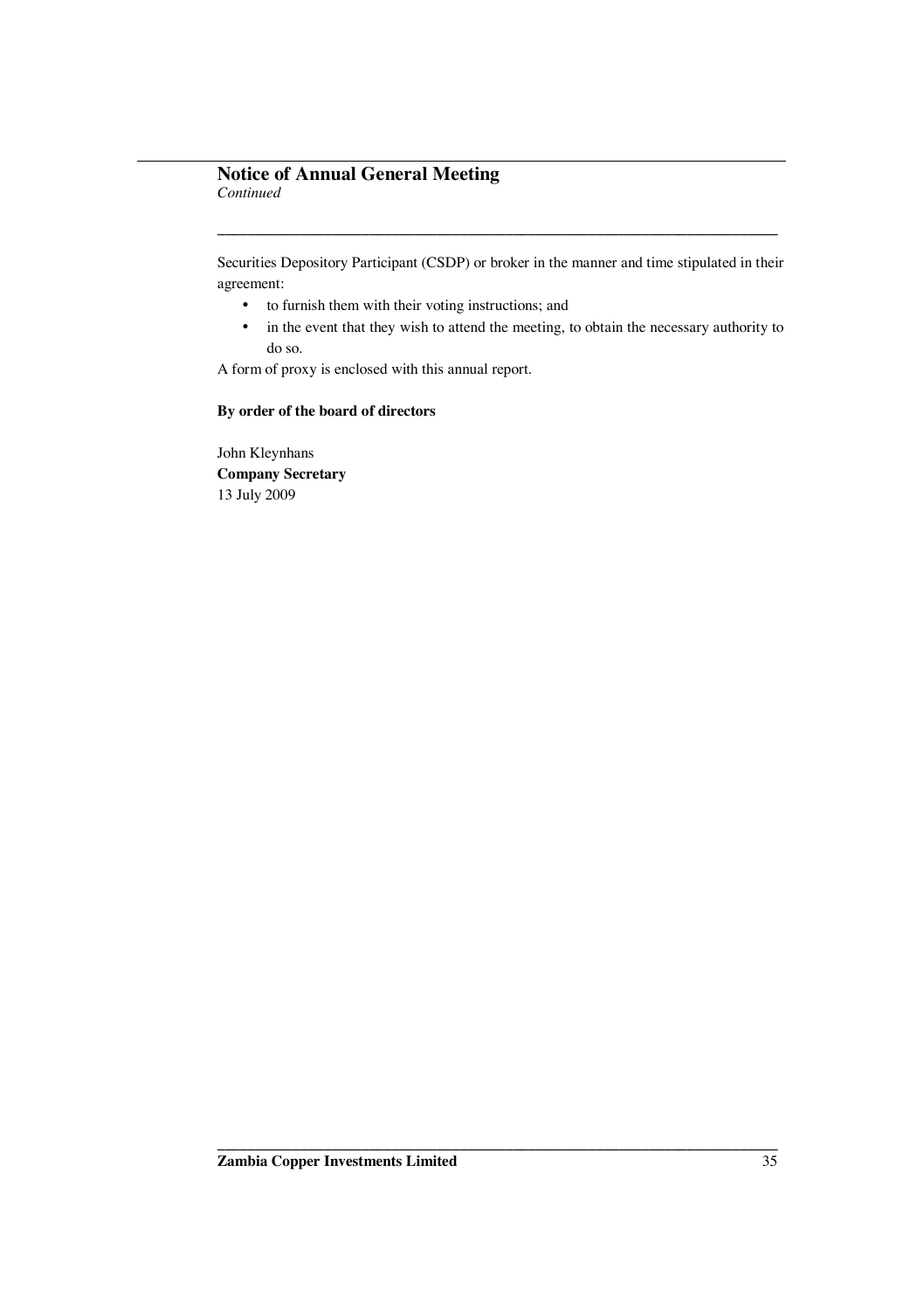### **Company details**

#### **Directors**

T. Kamwendo *(Chairman)* D. Rodier S. Georgala M. Clerc S. Simukanga E. Hamuwele M.M. du Toit

#### **Company Secretary**

J Kleynhans

#### **Registered Office**

Clarendon House 2 Church Street Hamilton Bermuda

#### **Website**

www.zci.lu

#### **Transfer Secretaries**

*In South Africa In the United Kingdom* Computershare Investor Services (Pty) Limited Computershare Investor Services PLC 70 Marshall Street, Johannesburg 2001 P O Box 82, The Pavilions South Africa Bridgwater Road (P O Box 61051 Bristol BS99 7NH Marshalltown 2107) United Kingdom

#### **French Listing agent Auditors**

Caceis Corporate Trust<br>
14. rue Rouget de Lisle<br>
25 Empire Road<br>
15. 85 Empire Road 14, rue Rouget de Lisle 85 Empire Road<br>
F-92130 Issy-Les-Moulineaux Parktown 2193 F-92130 Issy-Les-Moulineaux Parktown 219<br>Paris France South Africa Paris, France

#### **South African Sponsor**

Bridge Capital Advisors (Pty) Limited 27 Fricker Road Illovo, 2196 South Africa

**\_\_\_\_\_\_\_\_\_\_\_\_\_\_\_\_\_\_\_\_\_\_\_\_\_\_\_\_\_\_\_\_\_\_\_\_\_\_\_\_\_\_\_\_\_\_\_\_\_\_\_\_\_\_\_\_\_\_\_\_\_\_\_\_\_\_\_\_\_\_\_\_\_\_**

**\_\_\_\_\_\_\_\_\_\_\_\_\_\_\_\_\_\_\_\_\_\_\_\_\_\_\_\_\_\_\_\_\_\_\_\_\_\_\_\_\_\_\_\_\_\_\_\_\_\_\_\_\_\_\_\_\_\_\_\_\_\_\_\_\_\_\_\_\_\_\_\_\_\_**

**Zambia Copper Investments Limited** 36